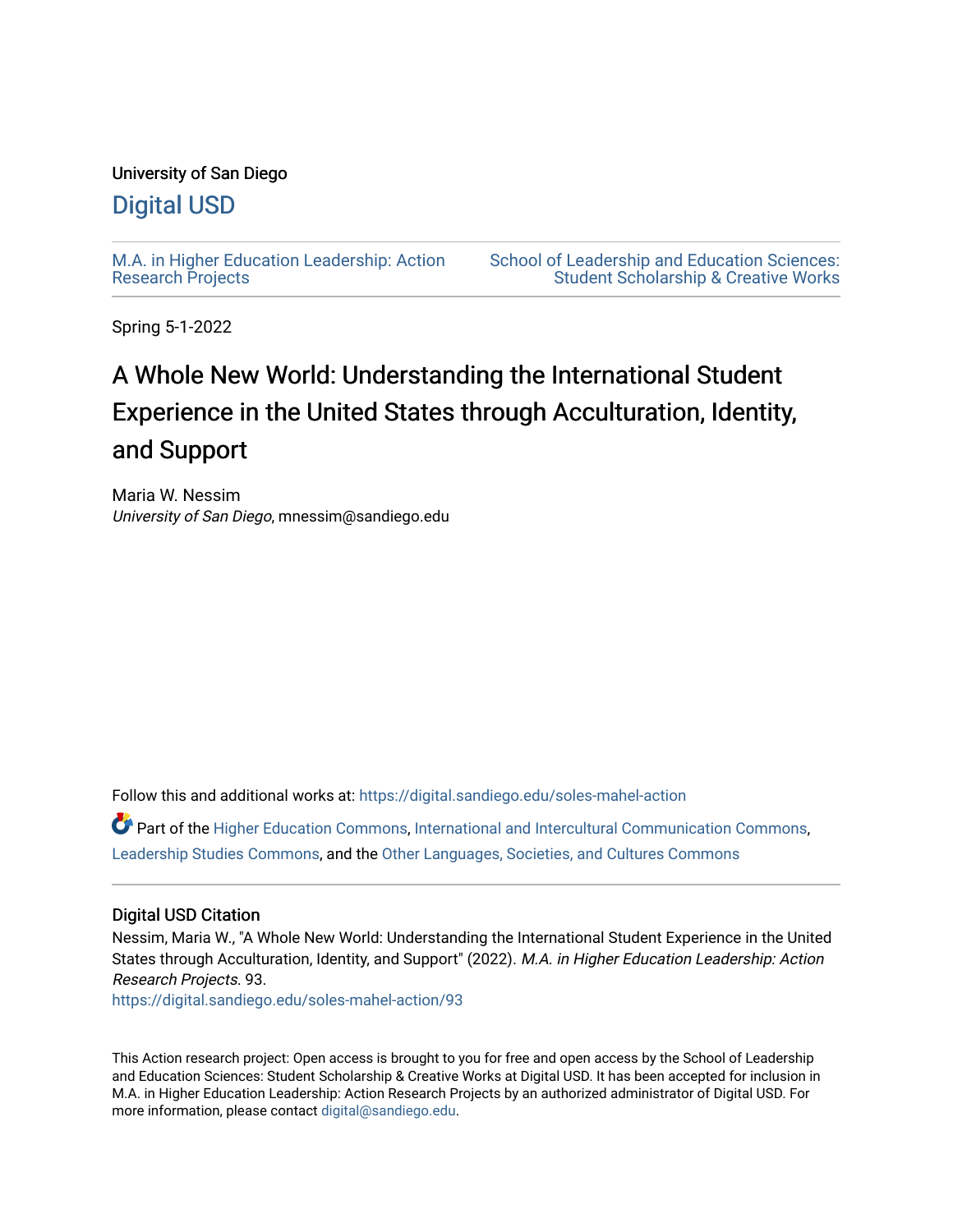# **A Whole New World: Understanding the International Student Experience in the United States through Acculturation, Identity, and Support**

Maria W. Nessim

Action Research Project Prepared for the Degree of

Masters of Arts in Higher Education Leadership

University of San Diego

May 2022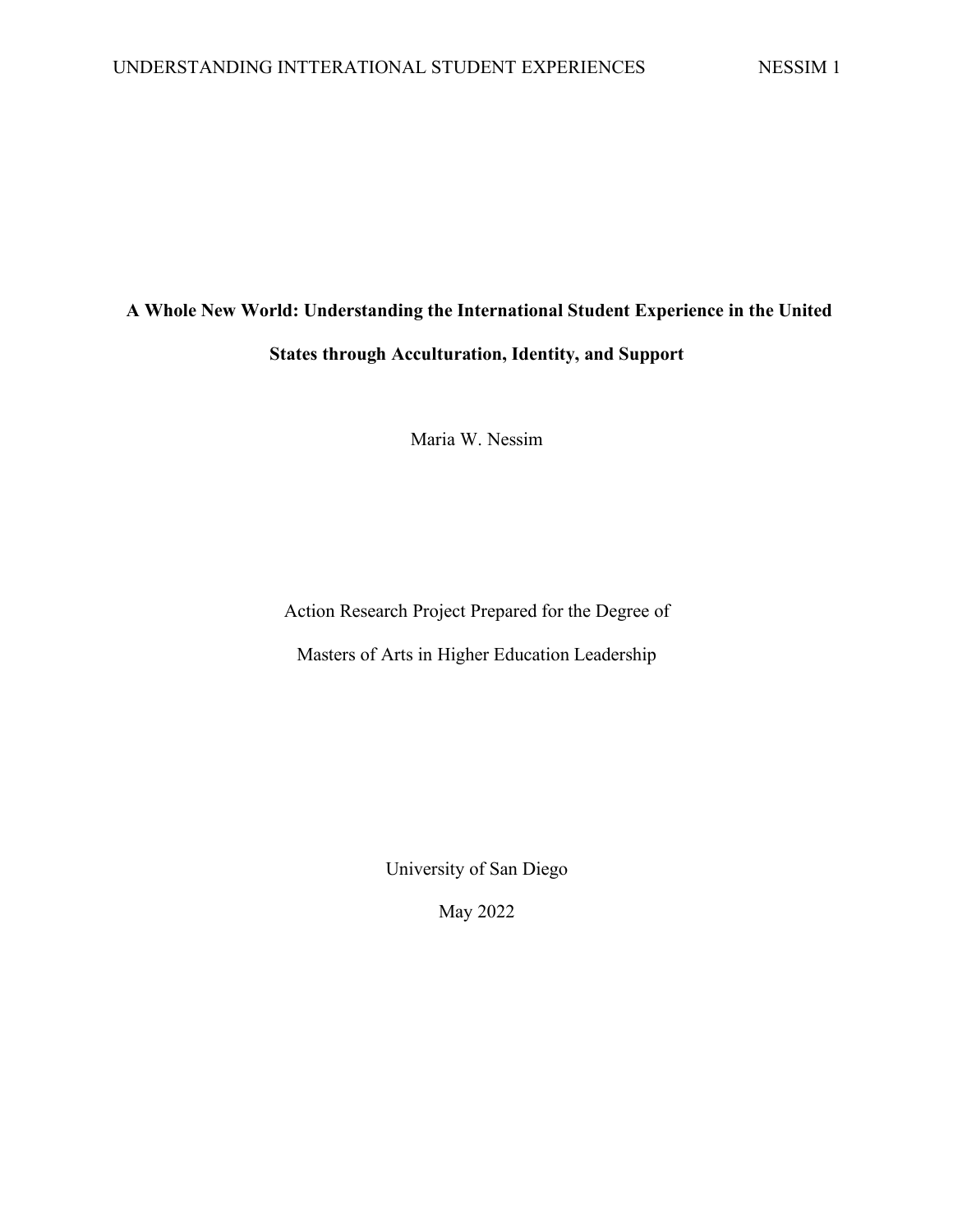# **Table of Contents**

| .25 |
|-----|
|     |
| 30  |
|     |

#### Tables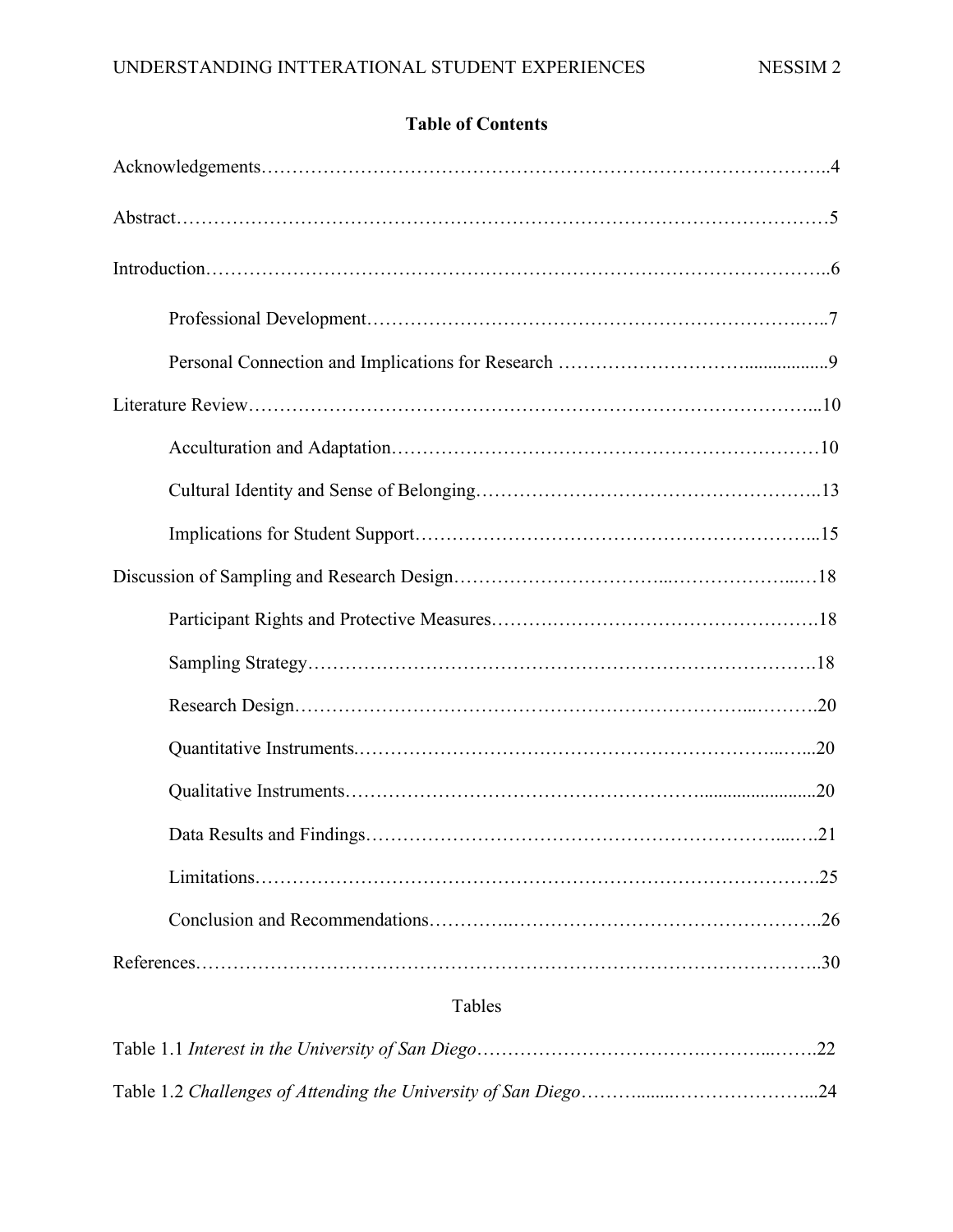# Figures

| Appendices                                                       |  |
|------------------------------------------------------------------|--|
|                                                                  |  |
|                                                                  |  |
|                                                                  |  |
|                                                                  |  |
|                                                                  |  |
| F. Release of Information and Consent Form for Video Recording39 |  |
|                                                                  |  |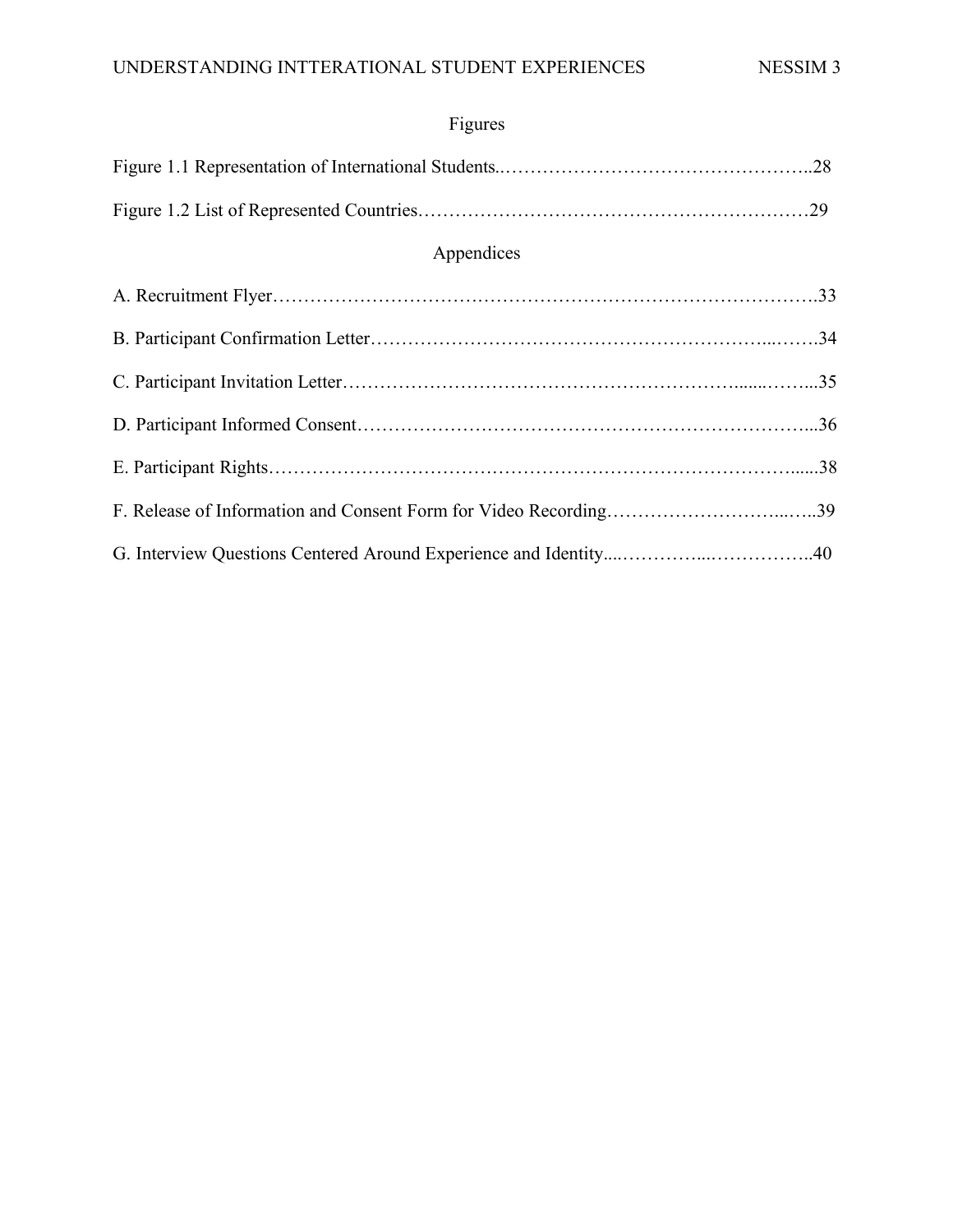#### **Acknowledgements**

None of this would have been possible without all the love and support from those close to me. To my family and my partner, Charlie, thank you for listening to me explain my research over and over again. To Dr. Kecia Brown for supporting me endlessly over the last two years and helping me build the confidence in myself to persevere even when the cards were not in my favor. To the MAHE Cohort of 2022 for our shared unity of the highs and lows over the last two years and finally making it to the end- one way or another. To SOLES and the University of San Diego for being my home, my comfort, my challenge.

Most importantly, I want to thank the students. Without you all, none of this would have been possible. Even when the challenges arise, you are capable and worthy of the blessings that come your way. Your voice matters. Your stories matter. Never give up the fight for what you deserve. Thank you.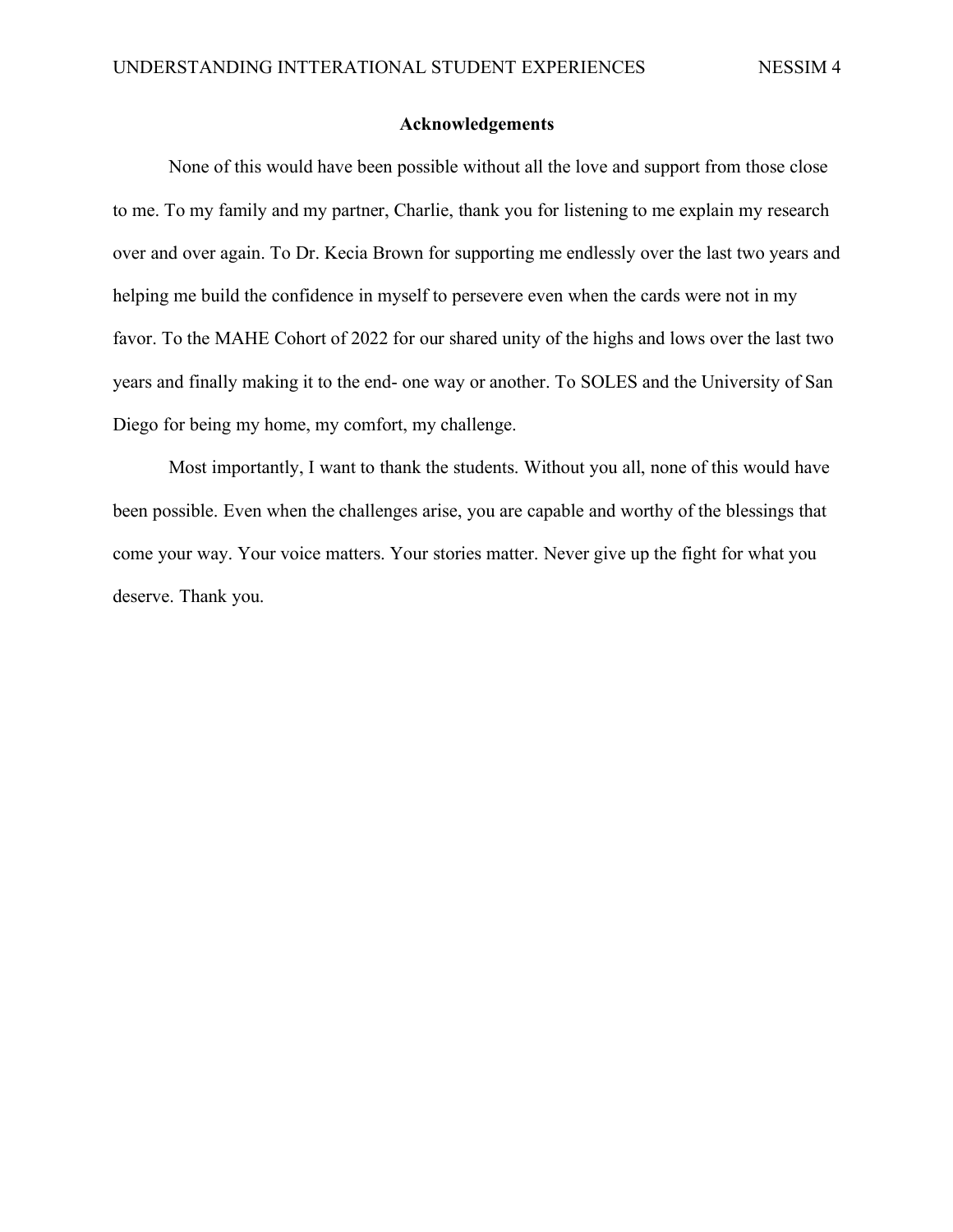#### **Abstract**

This study explores the feelings and opportunities that international students experience while they are studying abroad. Specifically, it investigates acculturation and adaptation to the host country, the students' cultural identity and sense of belonging, as well as implications for support provided by the host institution.

In order to evaluate these components, an online survey, compiled of 24 open-ended and multiple-choice questions, was distributed to international students at the University of San Diego, asking them to describe their experiences and any indications of challenge and support from the institution in relation to their sense of belonging. The outcomes of this research include a deeper understanding of some of the challenges USD international students encounter, how their identity is affected because of it and what opportunities for the support the institution can provide.

*Keywords*: international student, identity, support, United States, culture, belonging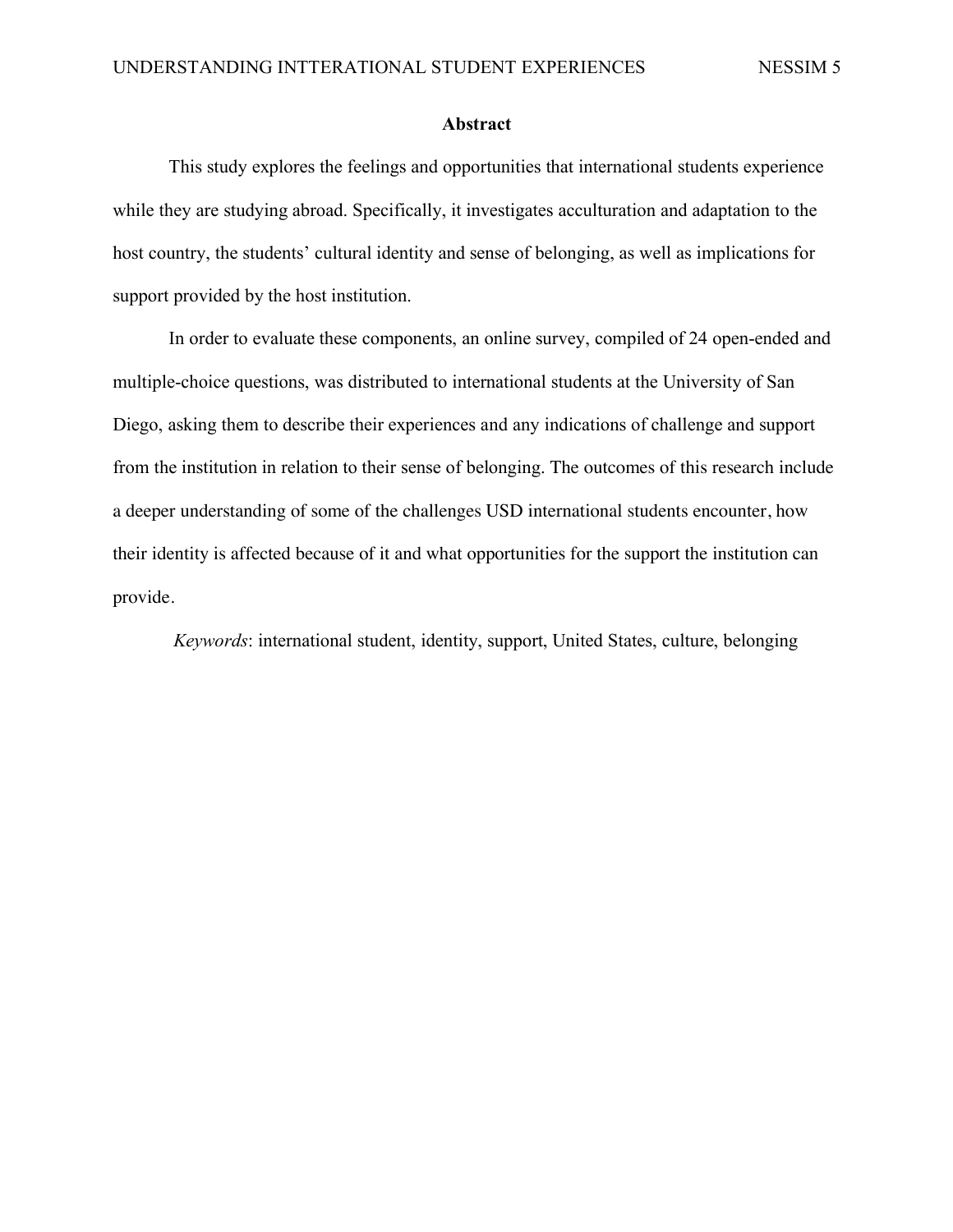# **A Whole New World: Understanding the International Student Experience in the United States through Acculturation, Identity, and Support**

Security in knowing and owning who I am has never really posed to be difficult for me. I am a twenty-three-year-old Mexican and Egyptian, first year graduate student from Kansas City, Missouri. Quite a few people know about my creative spirit. I do not really consider myself to be that great of an artist, but other people appreciate the work I create; photography is my passion but digital art and podcasting are areas I am beginning to explore. I am thankful for my creative brain because it allows me to see the world and develop insights that appear out of the box to others. It becomes both a curse and a blessing. A curse in the sense that sometimes it becomes difficult for me to grasp the obvious dilemmas and situations at hand because I am so preoccupied with finding out the inner details, that I neglect looking at the base. However, my creativity allows me to illustrate ideas and concerns that others may not have considered.

Puzzles are something that I enjoy. When I was little, I would regularly ask my dad to buy me Sudoku books from the dollar store; I learned at an early age what the satisfaction of completing a puzzle felt like and I loved the thrill of the challenge. I still have this mentality now, roughly fifteen years later. I see dilemmas as puzzle pieces and I need to evaluate every single piece and how it all fits together to create the final product. One of my top five strengths is connectedness and I feel as though I am always finding the missing pieces that people tend to forget about in order to make the puzzle complete. This way of thinking, for me, shows up in my everyday life, including professional settings. The missing pieces within my own professional development are the elements of my "tool box" that I have yet to acquire- such as populations that I have yet to work with or solutions to problems related to higher education. I seek out these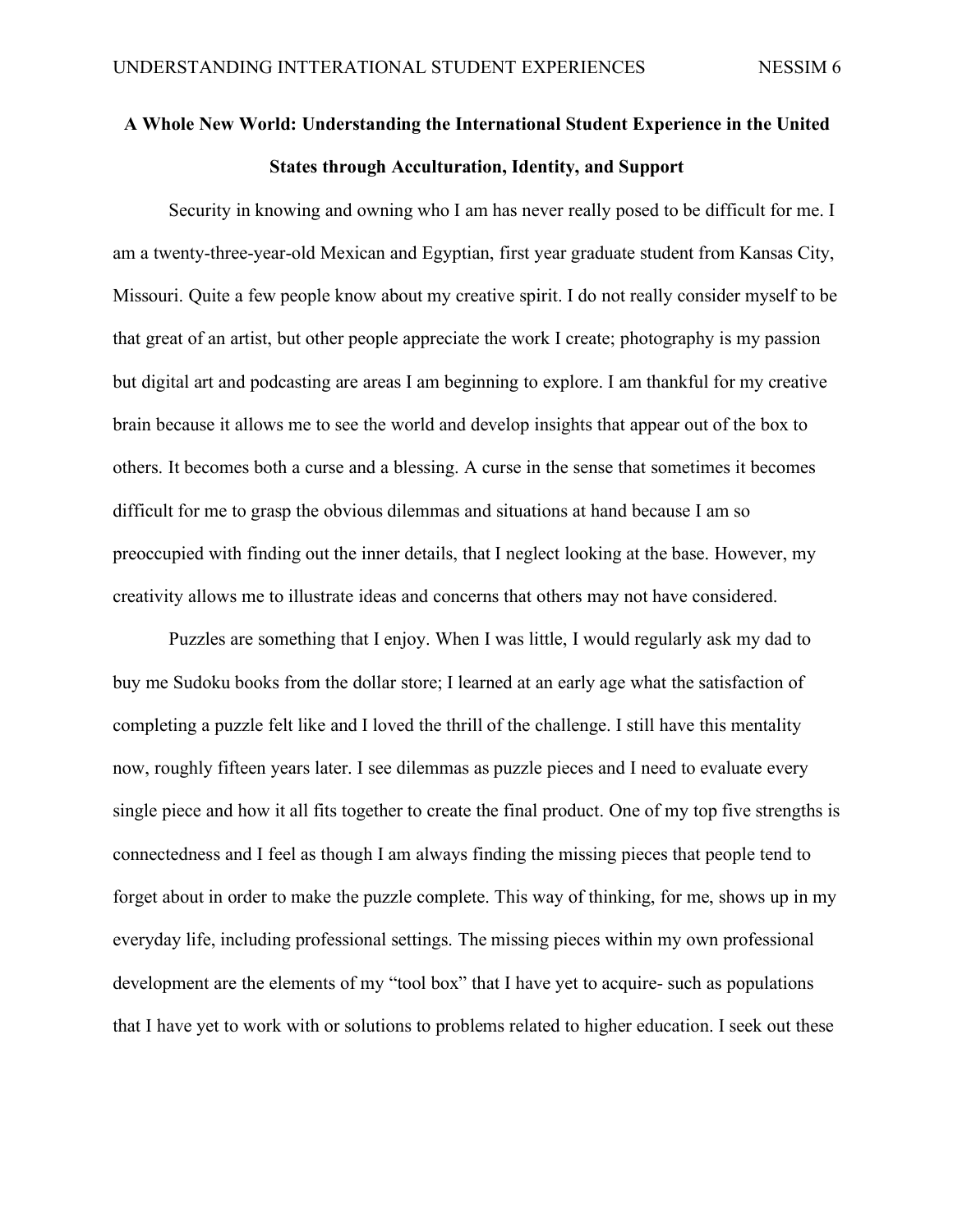missing pieces in order to create a more complete representation of the professional work that I strive to accomplish.

#### **Professional Development**

Professionally, case management is an area of work that I never really saw myself pursuing. While I was studying social work at the University of Arkansas, case management was a career path that came up often as an alternative name to being a social worker. My professors made it out to be this very demanding, precise, and overwhelming career; and to be honest, they were not wrong. As I was looking for graduate assistantships, a case manager position was available and I was incredibly hesitant to apply for it. All throughout undergrad, I wanted to prove to myself and to others that social work and higher education could mix together, and I was afraid that if I applied for this position and was offered it, then the social work side of me would become resentful for taking a job that seemed like it was social work-focused.

I was so resistant to pursuing social work-related opportunities because I wanted to make social work function within higher education instead of trying to make higher education function within social work. My passion areas have always been in diversity and inclusion and multicultural affairs, mixed in with some marketing and outreach. These areas are all I have ever known in my journey through student affairs. Case management was venturing into the unknown for me. However, over the last six months, I feel as though I have been able to explore every area of student affairs just by being in this one position.

As a case manager, my role is to assist students in distress and provide them with the proper resources both on and off campus to ensure their needs are being met in every area of wellness. I have been able to meet with students who have dependents, international students, transfer students, and students with a multitude of needs. It was through these interactions with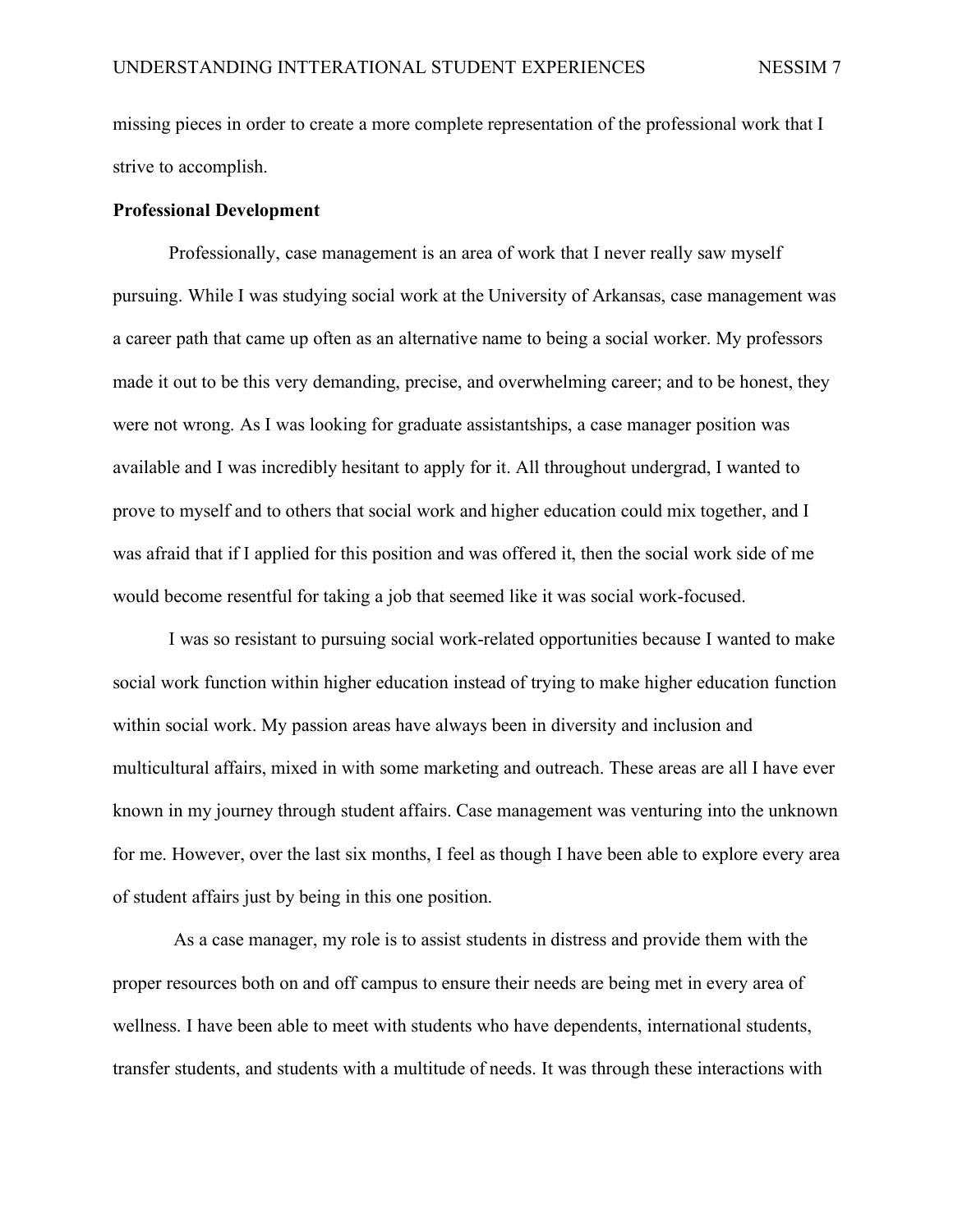students that I realized there are so many different types of needs for every student and institutions often accommodate a "one size fits all" mentality. One of the first student of concern cases I shadowed was an international student who struggled to speak English and had no type of support system in the United States. What really struck me with this student was the anxiety in their voice when they spoke. They disclosed that they could not go back to their home country, but also risked being withdrawn from their program because of personal issues they were enduring. Without their enrollment in the program, they would have to be sent back home due to the eligibility of their student visa. I wanted so badly to reach through the screen and hug this student because it was obvious that they were alone and were running out of options. If this student were to be withdrawn from the institution and sent home, then we failed to do our job and a critical piece to the puzzle would be lost.

This student matters. Their experience as an international student– whether positive or negative- matters. Their voice and identity matters. Interacting with this one student opened up a world that was unfamiliar to me, and quite frankly, frustrated me. My frustration stemmed from the fact that our institution failed this student. The resources that were supposed to be provided to them and give them a sense of security and comfort were not available to them. This student put their trust in the institution to aid them through the international student resource center, and that trust was lost. And there was nothing I could do about it. As a future higher education professional, I wanted to make sure that no international student should feel like this and I wanted to get a better understanding of the needs of this population and what efforts I can create to best support them.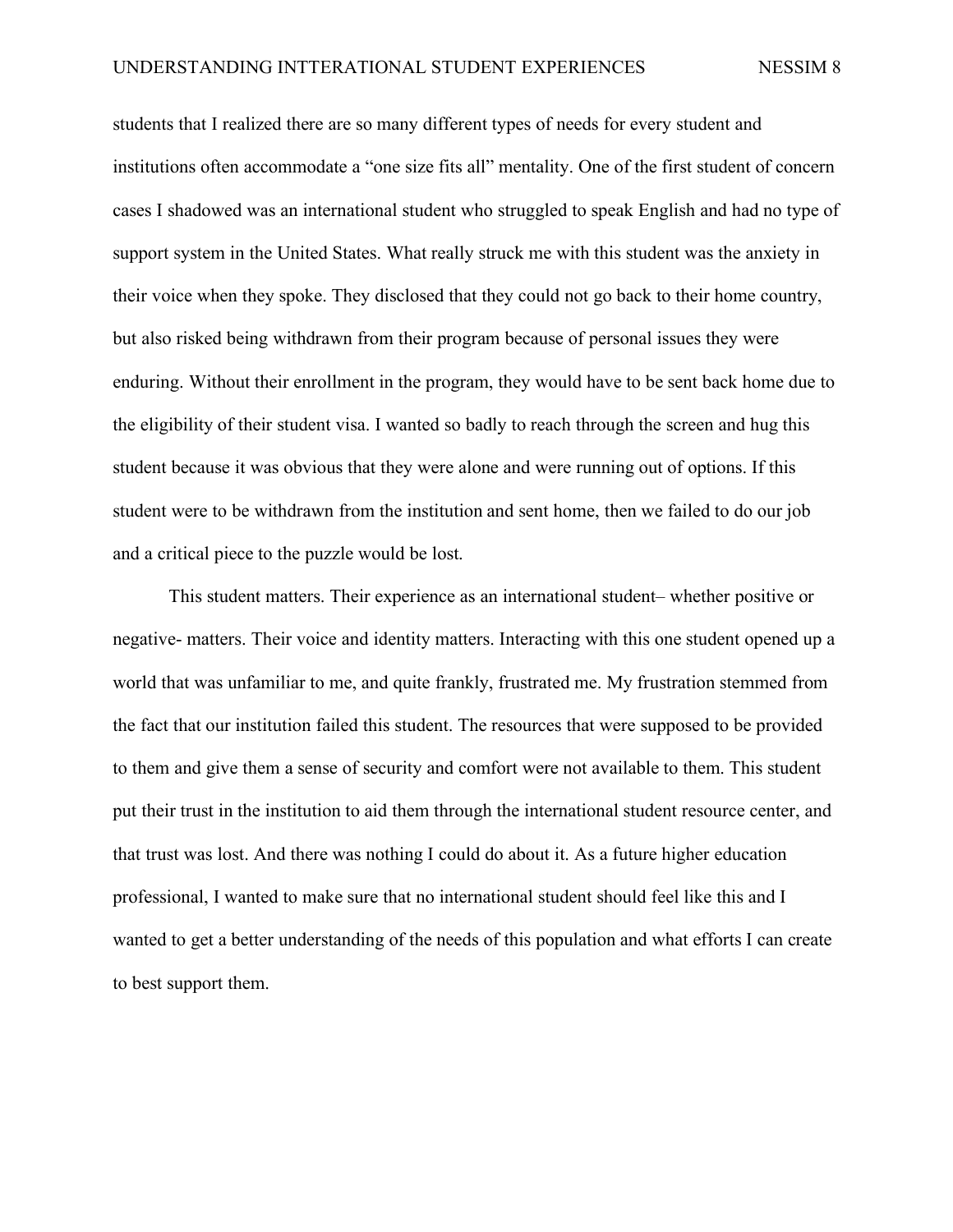#### **Personal Connections and Implications for Research**

International students are a population I did not know I wanted to work with until I decided that I was going to become an international student myself. My partner is a British citizen residing in England and following my Master's, I am planning on getting a PhD in England in order to eliminate the distance between us. For my partner and I, looking into visas is already a frightening process because neither one of us has gone through this process before, which led me to think about the countless number of international students navigating visas, traveling to a new country, and encompassing a new environment all on their own. I wanted to gain a better understanding of what institutions are able to provide for international students in the United States in terms of security and aid. Through this knowledge, I also wanted to learn from international students about their first-hand experiences and critique the structure of universities in creating a welcoming environment to these students and enhancing their collegiate experiences. I wanted to take this learning experience through a transformational leadership lens with individualized concern. Transformational leadership has an emphasis on working with teams and individuals to identify needs and changes and works with the team members to execute this change; the individualized concern of this lens has an element where the leadership shows care and concern for the members involved (Northouse, 2016). This leadership theory is the best possible approach to this research because of my interactions with the international students and seeking change based on their needs.

Through this research, I was able to evaluate what measures universities take in order to adhere to international students as a critical component to their student population as well as assess the true needs of international students.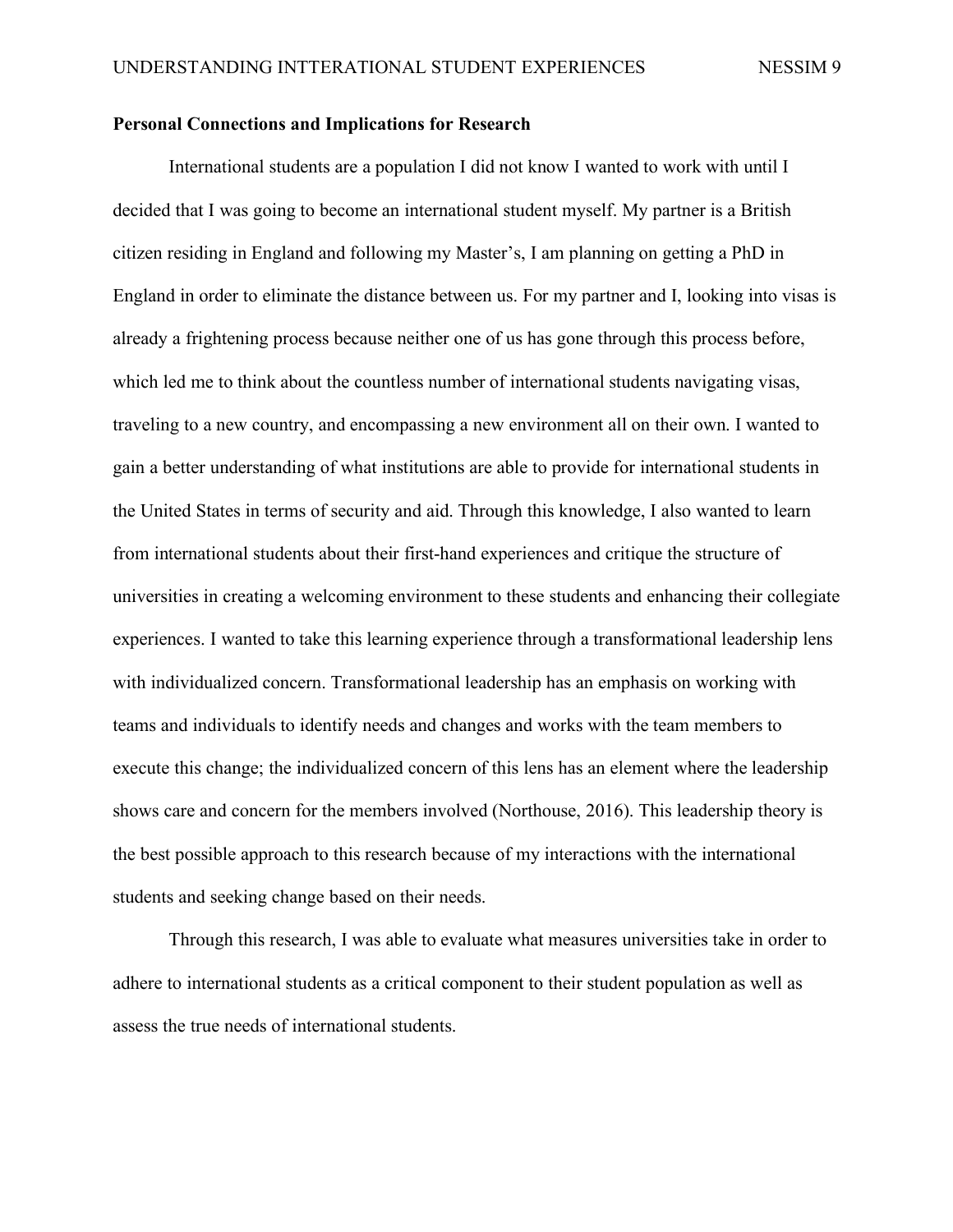#### **Literature Review**

The primary focus of my literature review included an emphasis on three critical components to my research: acculturation and adaptation, cultural identity and sense of belonging, and finally, implications for student support. Each of these elements help break down and assess the needs of international students and how to best support them through different theories and models. I specifically looked at articles and case studies that highlighted international students' first-hand experiences. For the purpose of this research, international students are defined as holders of either an F-1 type of student visa- needed to study in the United States- (U.S. Citizenship and Immigration Service, 2020)- or a Tier 4 (General).

#### **Acculturation and Adaptation**

The United States is a popular destination for students to study abroad. However, when students are introduced to a new country and, oftentimes, a new culture, this change can become overwhelming. As students navigate this change, the host institution becomes the primary source of support and international students depend on the institution to help them succeed. All university students undergo a transitional period. However, for international students, they typically go through two transitions: "one is related to human development and their own maturation, and another is intercultural, as they interact within a different educational environment and a different culture and society," (Schweisfurth & Gu, 2009). Many institutions have courses designed to aid incoming students in the transitional process and are often a general requirement credit. Every student is given the opportunity to receive support for the universal transitional period into university life, however international students are not automatically given the same course opportunity for their intercultural transition.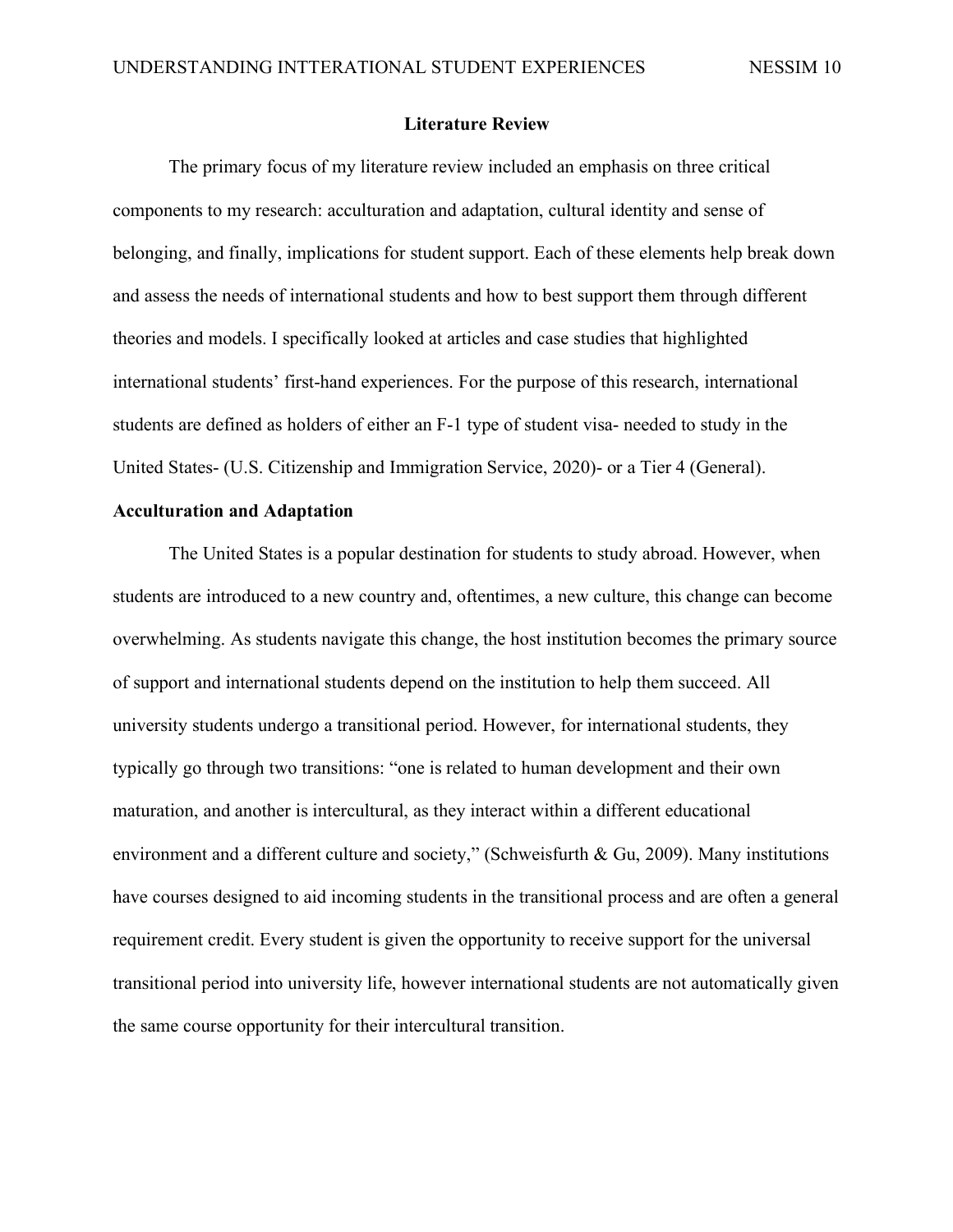International students' second transition develops through two phases: acculturation and adaptation. Johnson & Sandhu (2007) define acculturation as "changes in values, and behaviors that result from sustained contact with a second culture." This often appears as the natural culture shock that many international students experience as they leave the comfort and security of their home country and are immersed in a new country and culture. The second phase is adaptation, which refers to the "process of adjustment to the existing conditions in the environment," (Castro, 2003). Adaptation is an ongoing process which incorporates both a psychological and sociocultural element when looking at intercultural adaptation.

Schweisfurth and Gu (2009) conducted a multi-method study on international students at four universities in England. The first stage of their research included a 70-item questionnaire regarding personal, social, and academic issues that was sent to all first-year international undergraduate students. They received 228 responses in total. 32% of the participants indicated (in the initial survey) that they were concerned about their relationships with UK students prior to their arrival, while 1% of students had concerns of mixing with other international students before arrival. Following the first term, the survey was repeated and 29% of international students had concerns of mixing with UK students and 14% had concerns of mixing with other international students, (Schweisfurth & Gu, 2009). In American universities, Hechanova-Alampay et al. (2002) found that international students had a far greater adjustment and adaptation experience the more they interacted with American students.

This initial adaptation period for international students becomes the catalyst for a number of factors as the international student continued their education. Based on their adaptation experience, this can ultimately become an indication of the students' intent to stay in the host country or return back to their home country. Seda Sumer (2009) conducted a study in which 204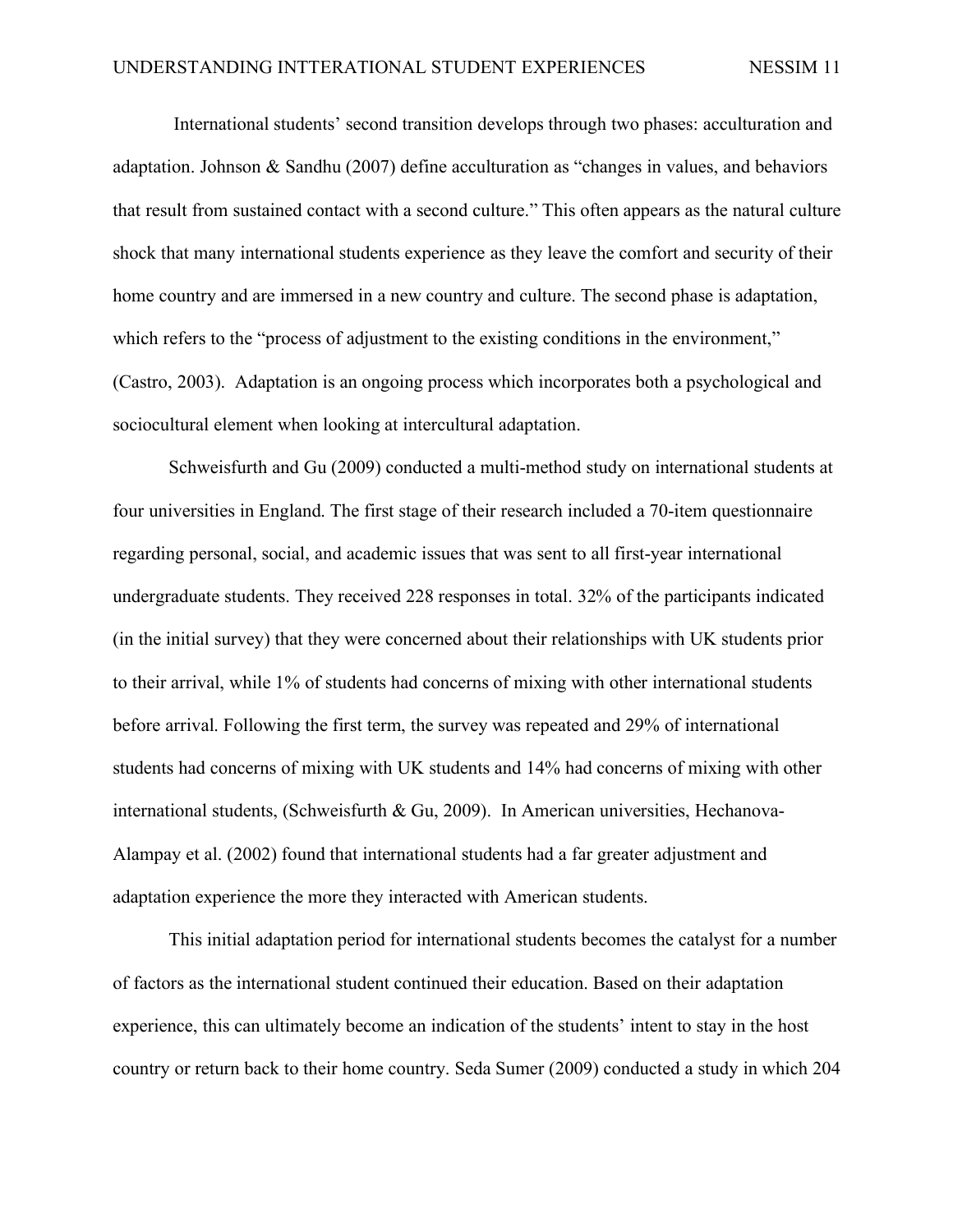international students across eight different eastern region U.S. universities participated in a survey questionnaire regarding their intent to stay post-graduation. The participants were asked to complete five different surveys (1) a 12-item demographics questionnaire, with a question regarding intent to stay in the U.S. using a 4-point Likert scale, (2) a 20-item survey used to measure depression through mood, feelings of guilt and worthlessness, feelings of helplessness and hopelessness, loss of appetite, and sleep disturbance, (3) a 29 item socio-cultural adaptation scale that asked, using a 5-point Likert scale, about the level of difficulty making friends with locals, attending social events, and adapting to local accommodations, (4) a 66 item ways of coping questionnaire that evaluated confrontive coping, distancing, self-controlling, seeking social support, accepting responsibility, escape-avoidance, planful problem solving, and positive reappraisal using a 4-point Likert scale, (5) an acculturation index that consisted of 21 items that evaluated values, cognitive and behavioral domains of acculturation through a 7-point Likert scale. (Sumer, 2009). The results of this study found that the international students who reported higher levels of identification with the American culture and lower levels of difficulty in sociocultural adaptation also reported higher likelihood of staying in the U.S. post-graduation.

Because retention and student success are often the key goals of universities, it is important to note that the extent to which international students feel as though they can easily adapt and integrate into the culture of the host country, the more likely it is that they will remain at the institution for the entirety of their education. Acculturation and adaptation into the new culture are only the beginning efforts of ensuring that international students' needs are being addressed. Although they are coming into a country of a culture and adopting elements of the host country's culture, it is critical that the identity of the international student is not erased.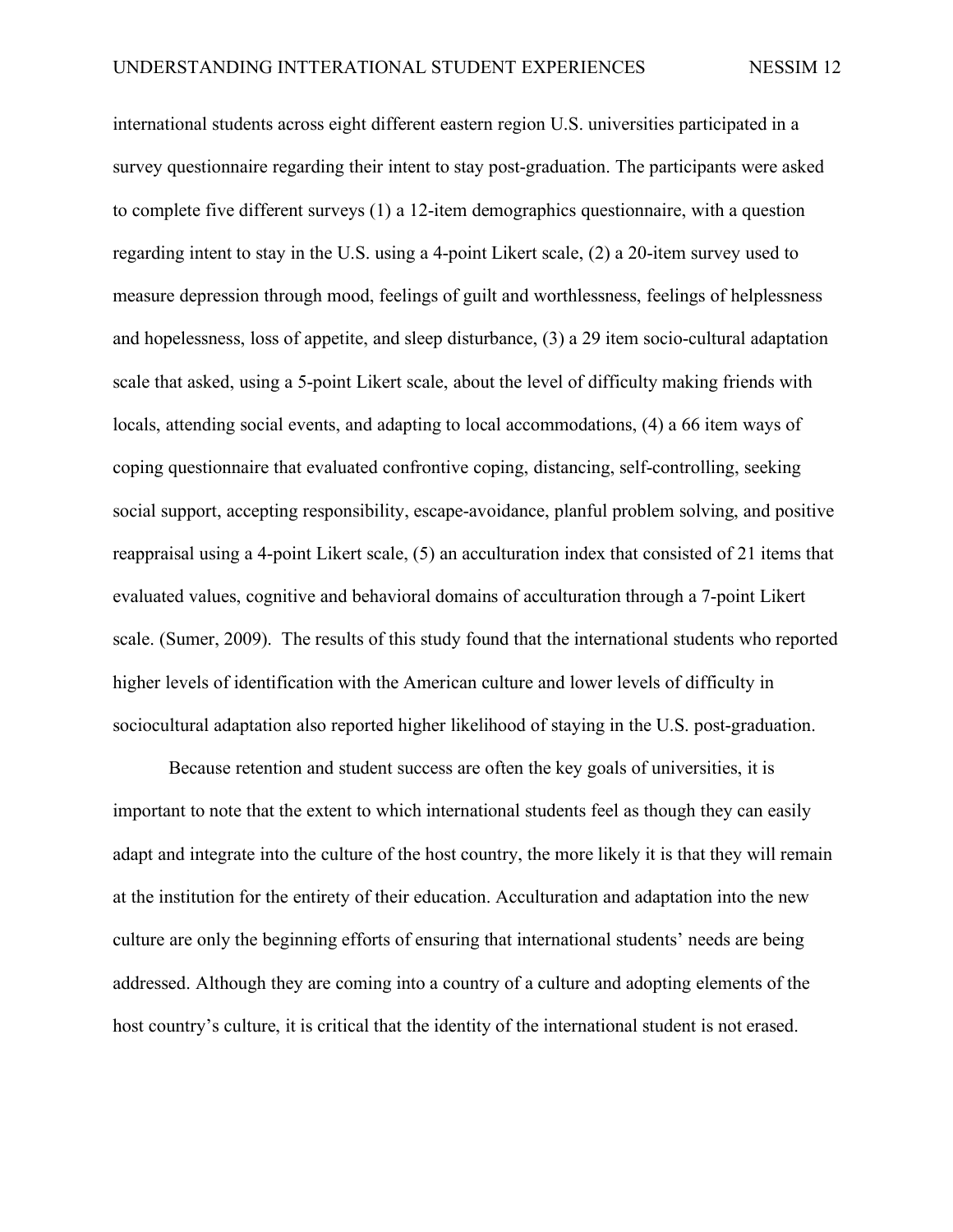#### **Cultural Identity and Sense of Belonging**

The Communication Theory of Identity illustrates four elements to identity: personal, relational, enacted, and communal (Hecht, 1993). Each of these elements are components of one's sense of identity and contributes to how one sees themselves in relation to others. International students have many adjustments as they navigate their identity, especially in a country foreign to their own. With regard to international students, personal and communal elements are the most affected because of the student understanding how their own cultural identity is represented in their new community, but also how the community affects their existing personal identity. When there are discrepancies between the elements, an identity gap can form. Jung, Heckt, and Wadsworth explain in their study of international students and psychological well-being that "in international students' communication with Americans, cultural differences, and language barriers are often major sources of the difficulties that international students experience and thus, a potential source of identity gaps," (Jung, Heckt, & Wadsworth, 2007). Within this study, international students living in the United States were asked to answer a 75 item questionnaire that measured acculturation, perceived discrimination, personal-enacted identity gap, personal-relational identity gap, depression level, social support, and social undermining. It is important to note that this study highlights "perceived discrimination." "It is possible that international students already expect Americans to have inaccurate appraisals of them due to Americans' biases and their own communication limitations," (Jung, Heckt  $\&$ Wadsworth, 2007).

Lee and Rice conducted similar research where they interviewed 24 students from 15 different countries and evaluated perceptions of discrimination through a neo-racism framework. Barker identifies neo-racism as discrimination based on culture and national order (Barker,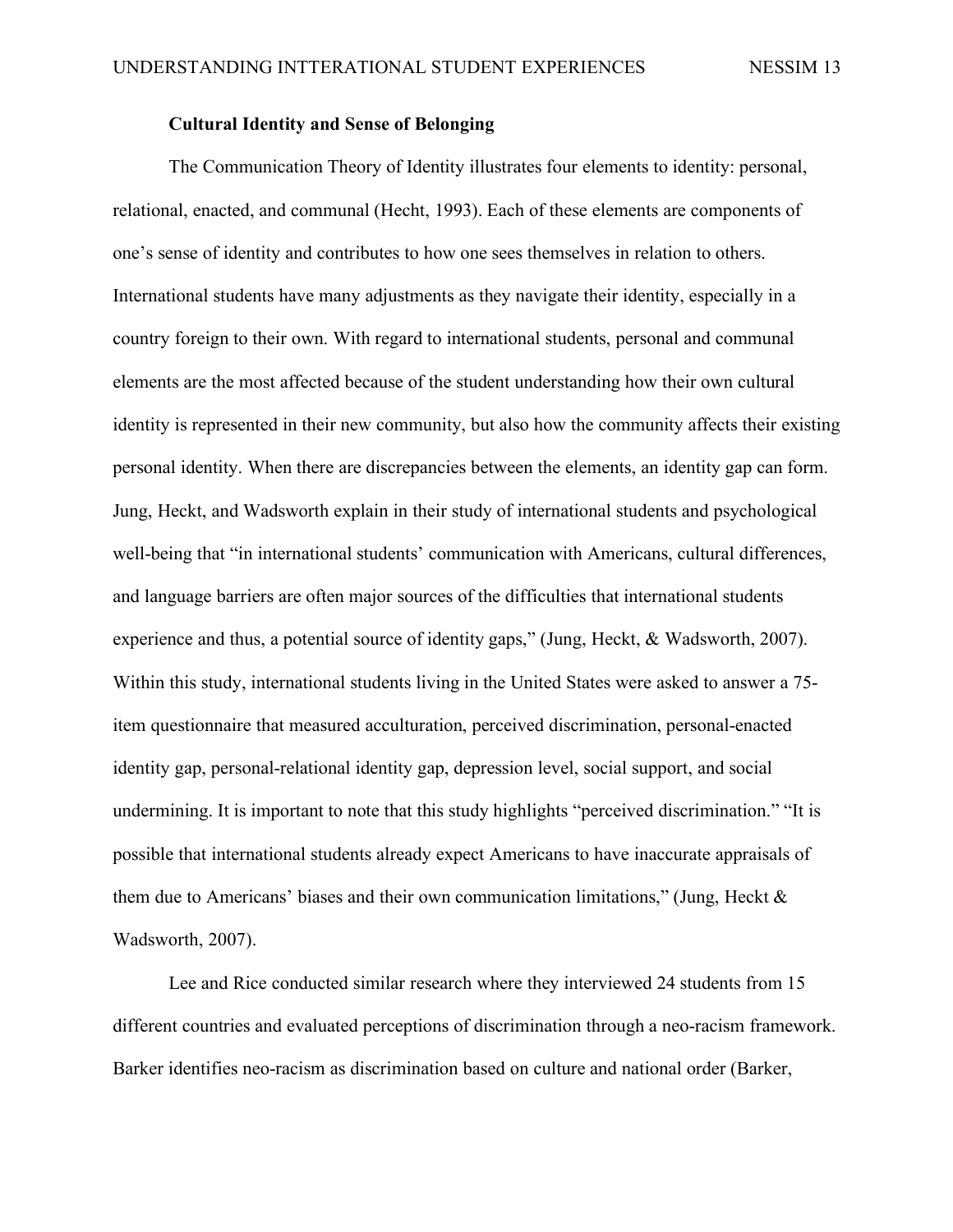1981). Within this study, Lee and Rice were able to identify that there was a divide between the experiences of white international students and those of color, with the international students of color having reported higher instances of perceived discrimination. Other findings in this research included that a number of international students had feelings of inferiority based on U.S. media portrayals and negative remarks of their home country or culture; for many of the international students, this type of discrimination occurred early on in their arrival to the U.S. (Lee & Rice, 2007). These negative experiences whether upon arrival or throughout the duration of the international students' time in the host country can create this notion of imposter syndrome and ultimately a negative sense of belonging. This raises concerns shifting from a student's ability to adapt to the host country to inadequacies and backlash from the host country itself.

Two different methods look at the enhancement of international students' sense of identity following feelings of discrimination and isolation. The first model, proposed by Yeo, McKee & Trent is the EYES model. EYES theory "posits 'eyes' as a metaphor for processes of racialization and racial identity development among international students," within three factors: appraisal, place, and identity. EYES theory helps to contribute to understanding how international students view and are viewed within their social environment through their eyes (Yeo, McKee & Trent, 2018). The second method looks at group identity through this notion of shared rejection, known as the Rejection-Identification Model. Schmitt, Spears & Branscombe identify that there are at least two possible identities that international students turn to in response to discrimination: one being an increased identity with their home country and own culture, while the other being a shared identity of being an "international student" and the shared experience of being a "foreigner," (Schmitt, Spears & Branscombe, 2003). Both of these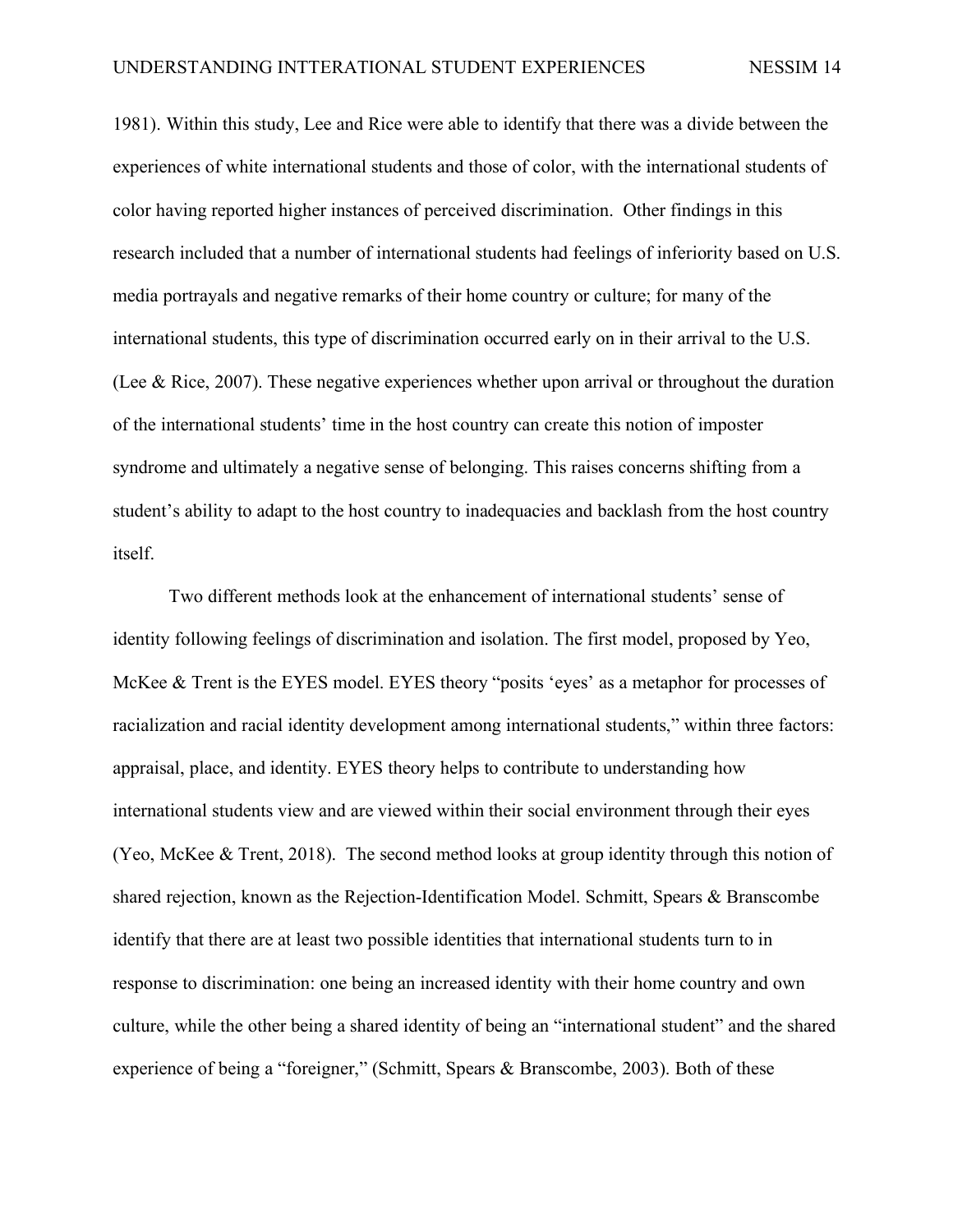frameworks offer an opportunity for exploration of the racial and cultural disparities between international students and their host country while also making efforts to address these studentfacing issues and create alternative support measures for these students.

#### **Implications for Student Support**

There is a clear indication of the many challenges that international students face not only adjusting to a new academic setting in a foreign country, but the surrounding culture and environment as well. The question remains: with all of these negative influences on international students' experience and ability to adapt well to the host country, what efforts are institutions using, or what can they use to best support the international students?

Jan Bamford conducted a case study with four focus groups of international students studying in the United Kingdom. From this study and interviews with the focus groups, the following were suggested that would improve the student experience through cultural, social, and academic aspects: peer mentoring, local language/study skills group, more social activity, staff development, and teaching, learning and assessment," (Bamford, 2008). Many of the solutions offered by the students include opportunities to grow in community as well as have the community educate and prepare itself to engage and interact with international students. Bamford goes on to explain the significance that peer mentorship programs can have on bridging academic gaps and providing greater interpersonal relationships; "peer mentoring provides students with a method of communicating with those who have already progressed in their studies," (Bamford, 2008). Ramachandran also brings up peer mentoring as a positive way of providing support and building community between international students and domestic students; "to reduce the anxiety related to student life, senior students may accompany international students shopping, sight-seeing and eating out; all these sessions will provide opportunities for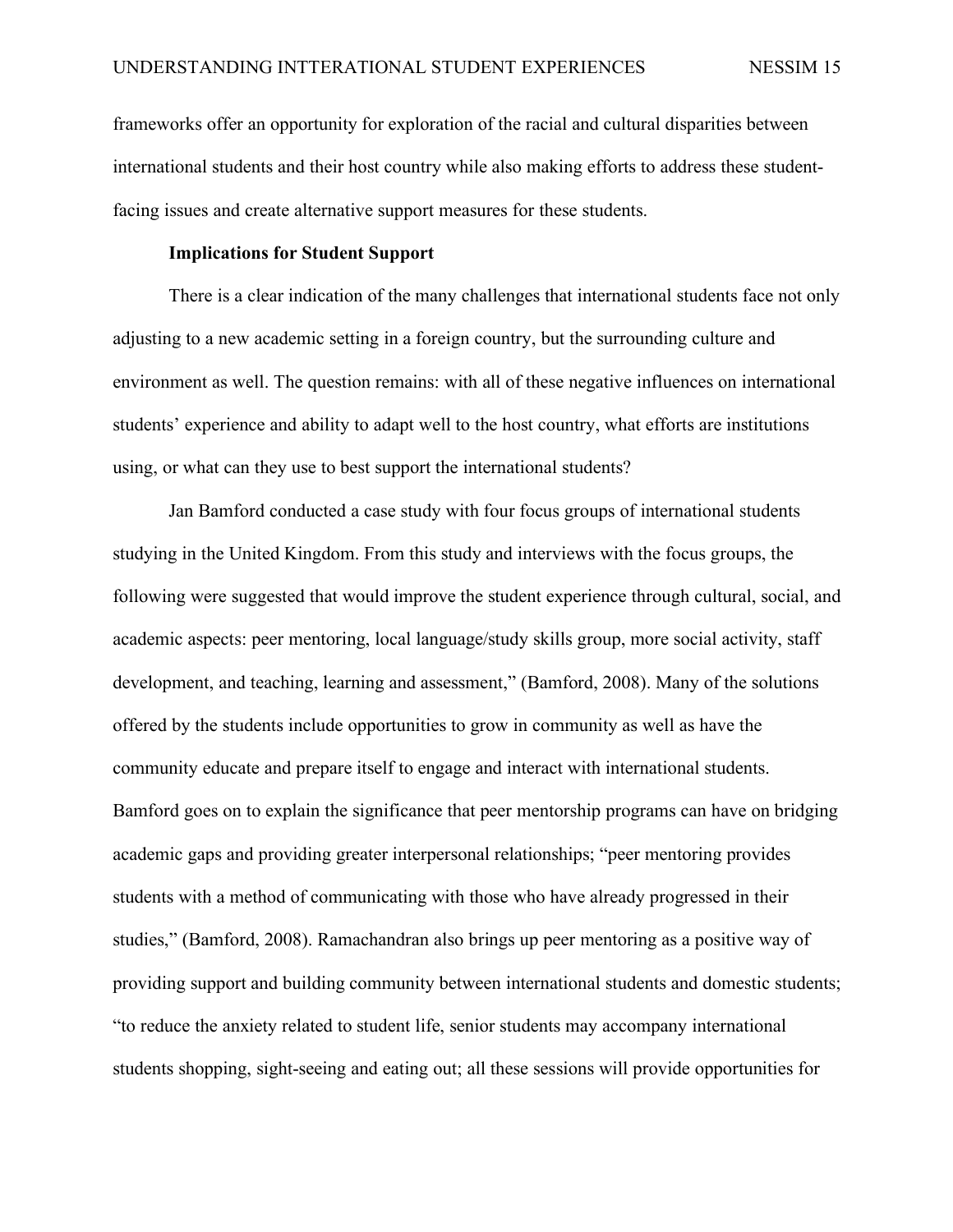interaction between new students and their seniors," (Ramachandran, 2011). Although Ramachandran does not indicate whether these senior students are international students who have been at the institution for a number of years or senior domestic students, I believe that either situation could be beneficial. Senior international students can discuss their experiences to incoming international students and provide them with a sense of comfort of having someone already been in their position. On the other hand, senior domestic students can provide a welcoming environment and introduce the incoming international students with a way to learn more about the culture of their host country and have a peer from the host country they can turn to for support. This type of peer mentorship can also allow for international students to improve on any language barriers they may be facing and get extra experience in practicing English outside of a traditional classroom setting.

Many institutions have specialized student organizations developed based on country origin or cultural identity. However, "those who do not have a large representation could be excluded from these communities…developing [these] student communities may reduce integration between university communities-both between international and home students, as well as between international students of different nationalities and ethnic background," (Bartram & Terano, 2011). International students who may be the only individual from a specific country or ethnic group may feel segregated from other student organizations. International student offices can help play a role in reducing this segregation and can also actively contribute to student integration by developing multiple initiatives through their office. Bartram and Terano outline these efforts based on a student narrative. They go on to describe these programs as "an international student forum, which brings students together for a weekly meeting with various speakers and contributors; a scheme that finds placements for international students in local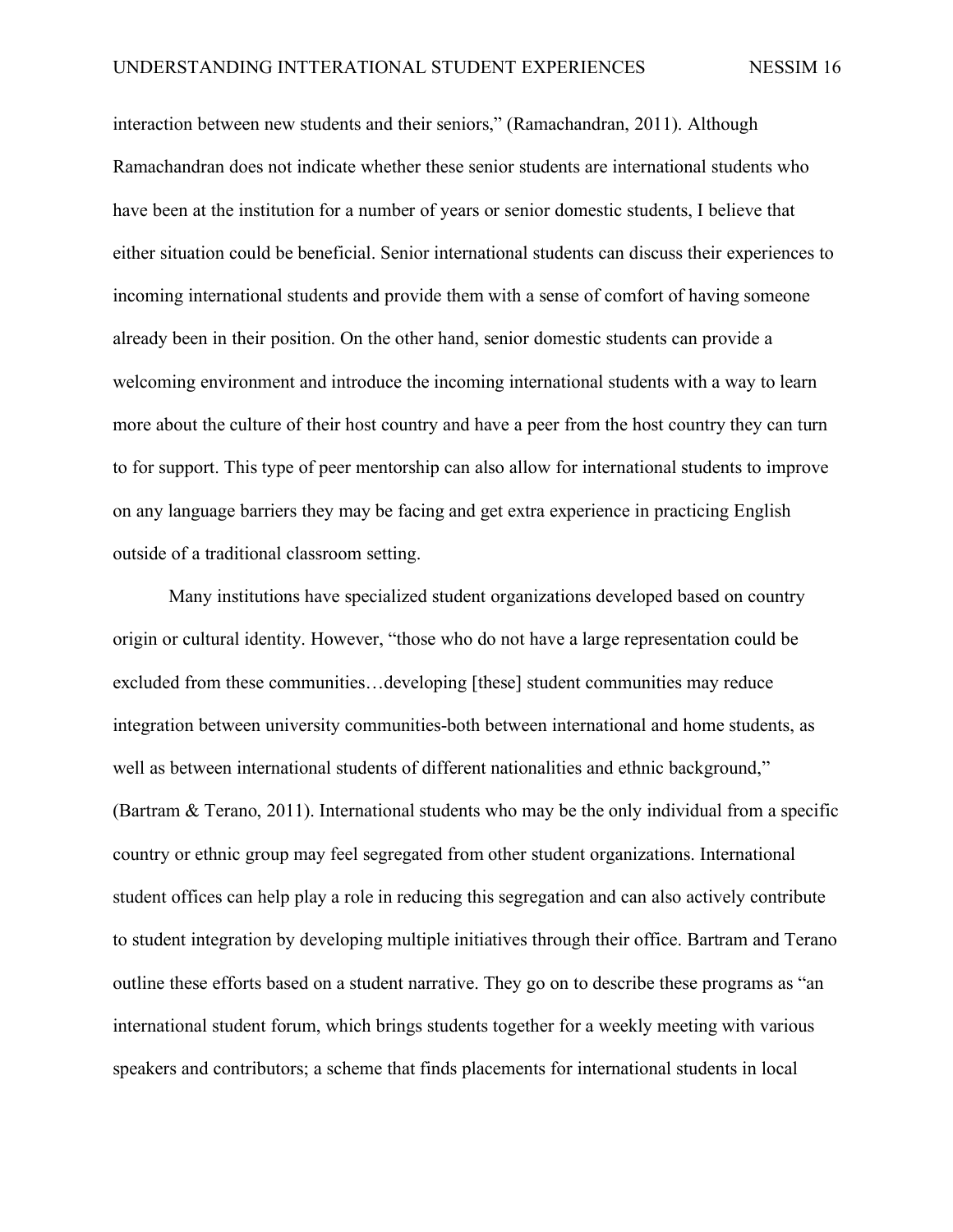schools; and a social forum where international students join domestic students and local residents for discussions," (Bartram & Terano, 2011). All of these different programs can allow for the international student office to collaborate with various on and off campus partners to provide multiple support systems. International students often rely on the resources from the international student office from the beginning of their journey to the host country. It is critical that the international student feels that they are supported by their community during the duration of their academic career as well.

Not only can encouraging students of the host institution to interact with international students be sufficient enough to be considered a solution. "International students are heavily dependent on the host university in various ways; thus, the university is the most important source of support," (Cho & Yu, 2015). Cho and Yu conducted a survey that asked 131 international students attending school in the southwest region of the United States about university identification and the amount of support they receive from their institution along with school-life satisfaction and psychological stress. The results found that "university identification positively affected international students' perception of university support and eventually their school-life satisfaction," (Cho & Yu, 2015). This finding illustrates that international students who feel accepted and identify with similar values of their university feel that the institution they are attending also provides adequate support to their needs. One way that institutions can help build a stronger community for incoming international students is by implementing opportunities for faculty and staff to be aware of the cultural needs and differences of their potential students. Ian McDonald lays out several ways in which UK higher education institutions are able to support international students. "Orientation programmes can appear to be one-way processes, as it is only the students who take part in them. Little is done to prepare members of staff…for the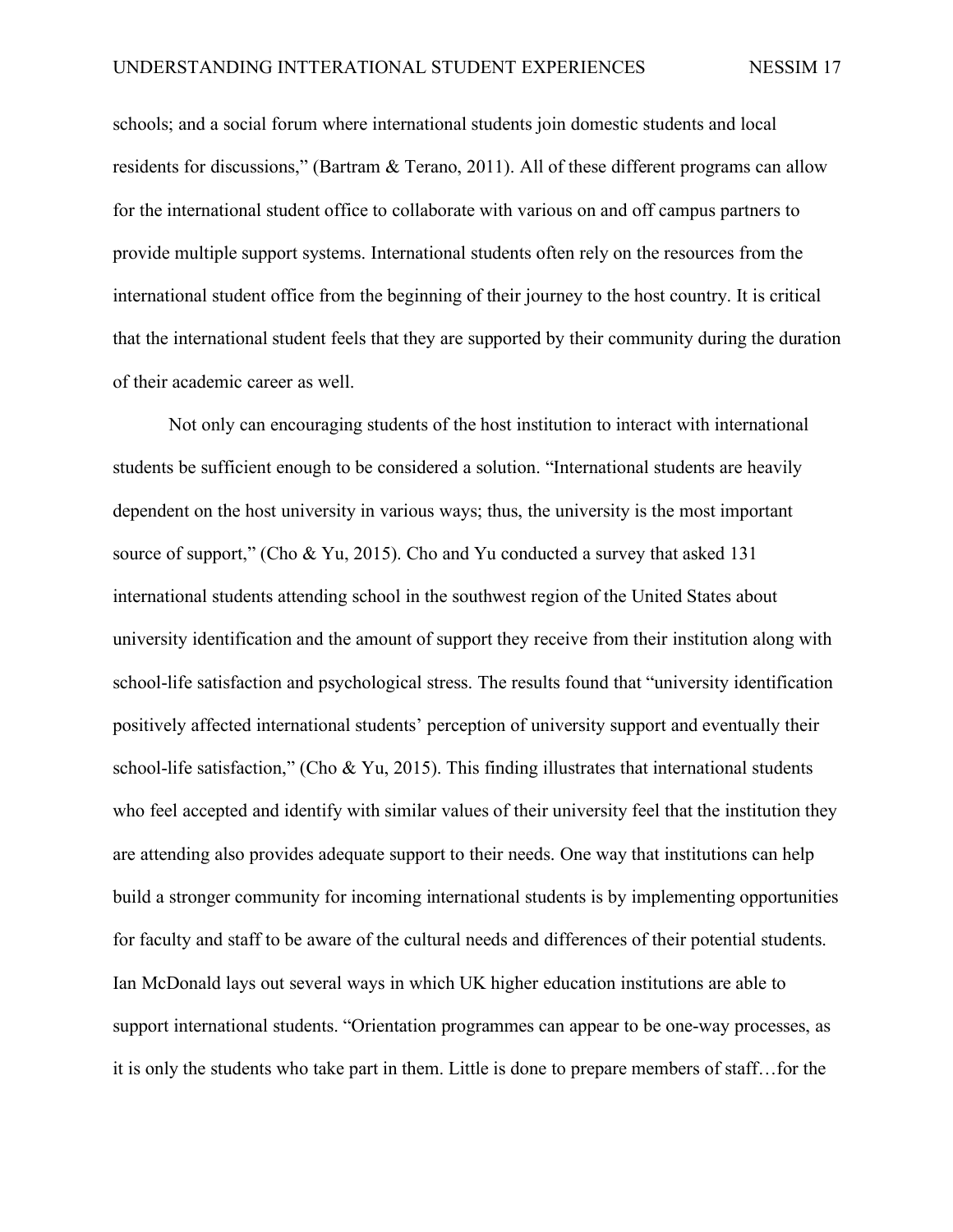fact that they will probably encounter international students..." (McDonald, 2014). Oftentimes, there are cultural differences in regards to students and authority, and that is unknown to instructors with their students. Because of this disconnect to the cultural differences in academia, international students may feel hesitant to reach out to instructors or tutors for one-to-one support. By educating university faculty and staff on the cultural differences of their students, they will be better prepared to offer their students support and gain a better understanding of the backgrounds their students are coming from, thus making the international students feel more welcomed and accepted by their institution. Faculty and staff that undergo these types of trainings also widen the institution's opportunity to view their international students as ways of expanding cross-cultural learning. "International students are disheartened when they are characterized as weaker groups exhibiting poor language capabilities and other limitations, instead of being recognized as a gateway to global information," (Ramachandran, 2011). The relationships that international students have with not only their peers, but their professors as well, determine whether the student has a positive or negative experience at their institution.

#### **Discussion of Sampling and Research Design**

#### **Participants Rights and Protective Measures**

From a constructionist perspective, the realities of the International Student and how institutions make use of these experiences to create resources for students is how I wanted to approach my research. The truth and meaning behind the support offered by the institution and the interpretation by the International Students stem from the relationship between the two. Because my research involves human subjects and discussion of personal experiences, I submitted an application to the Institutional Review Board (IRB) for approval. Each of the participants are informed consenting adults. In inviting the students to participate, I disclosed the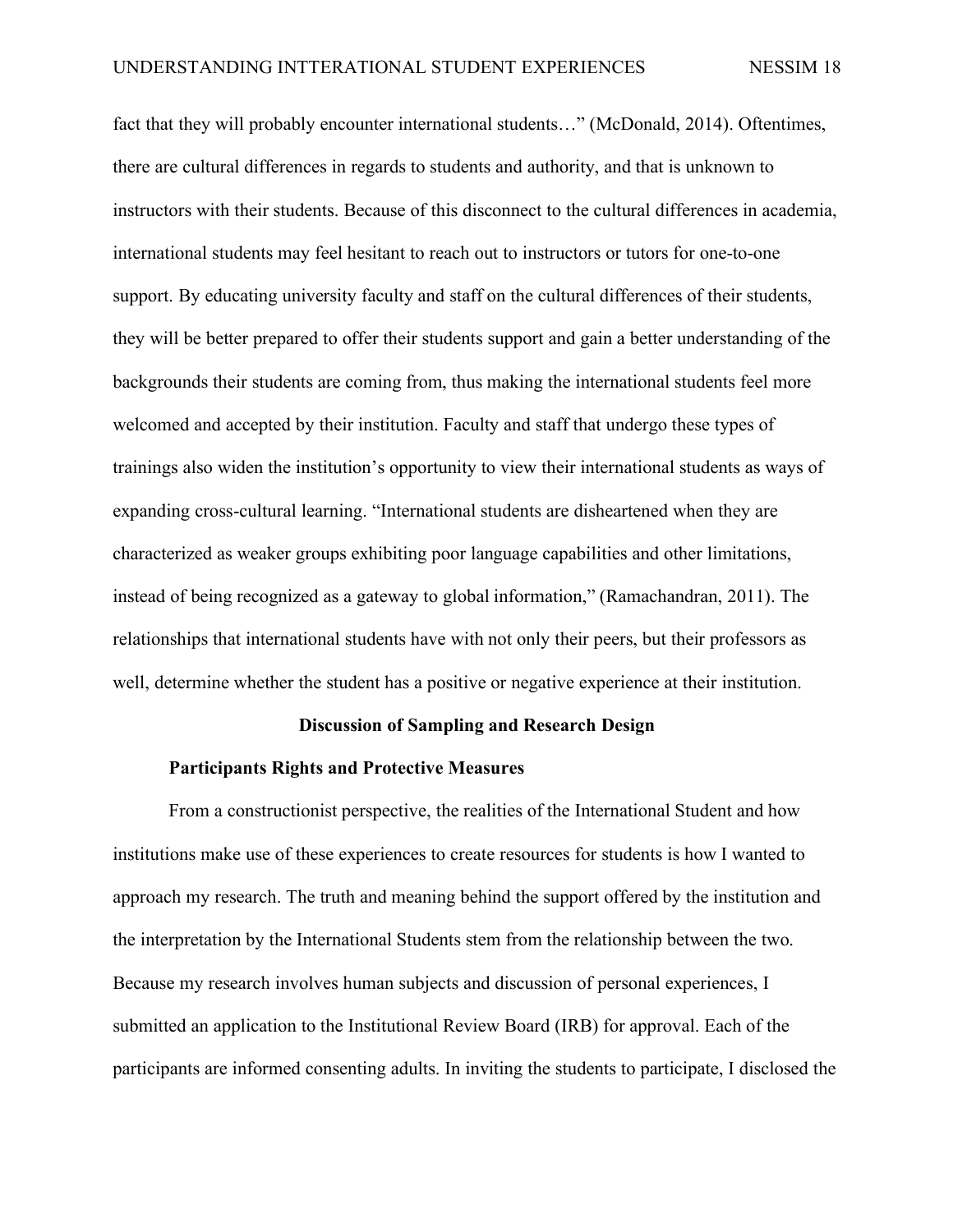purpose of this research, how the data will be used, gave them the option to remain anonymous or replace their name with a pseudonym as well as provided them the opportunity to withdraw at any time without explanation. In maintaining the privacy of the participants, once the data was evaluated from the surveys, I housed the data collection in a password-protected Excel sheet. I discarded any information that may have contained identifiers of the participant by permanently deleting the survey result files once the data was transcribed. All participants received invitation, confirmation, and consent forms (see Appendices A-E for forms). My university email was also provided to participants should they have any questions or needed to contact me regarding their involvement in the study.

#### **Sampling Strategy**

In order to select participants for this study, I recruited from the University of San Diego. Because I am currently enrolled at this institution, it allowed me to easily connect with participants and gained a better insight into the performative measures of the University of San Diego with International Students. An email was sent to the Office of International Students and Scholars asking to include the recruitment flyer in their bi-weekly email newsletter that gets sent out to all International Students. Because there was minimal face-to-face interaction on campus and students not meeting indoors, the email recruitment was the best course of action. Although the initial intent was to recruit undergraduate students, I opened up my sampling pool to include both graduate and undergraduate students to see if there were similarities in their responses and experiences. In order to incentivize students to participate in this study, I included an opportunity for students to win a \$50 Amazon gift card through an opportunity draw. Students were able to include their name and email for the purpose of being included in the drawing and one student was selected at the end of the study.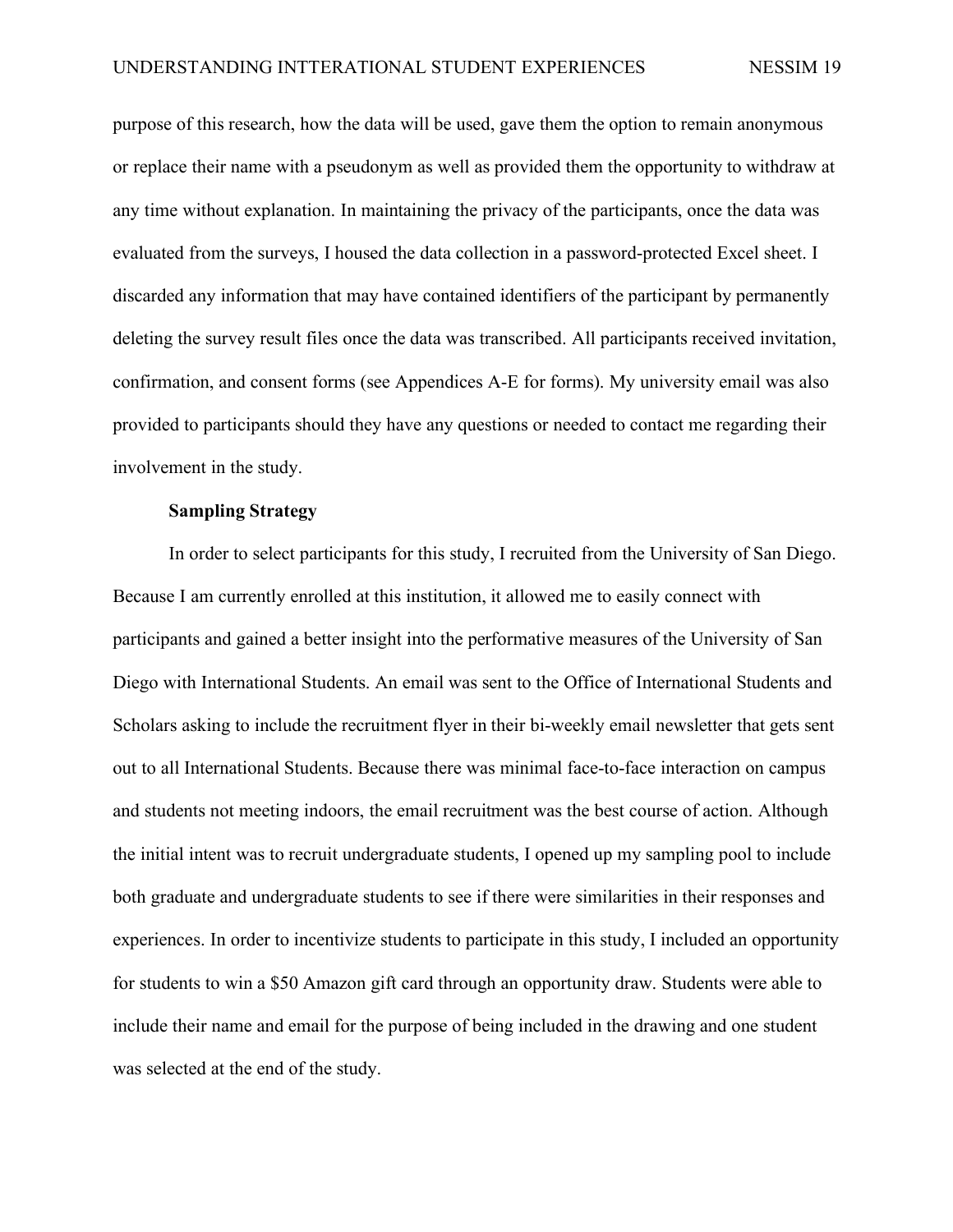#### **Research Design**

My research design was implemented through qualitative instruments, but is seen as a mixed-methods design because of the inclusion of a quantitative portion as well. The research is a combination of both grounded theory as well as ethnography. The data gathered through surveys and interviews was used to discover any problems that existed within the institution and how International Students made sense of them as well as understanding the culture of not only the United States, but the culture of the University of San Diego.

#### **Quantitative Instruments**

The quantitative survey was conducted alongside the qualitative survey. Within this survey, I evaluated the number of countries that make up the International Student population at the University of San Diego. Because I was not able to represent every country our students come from based on the survey results, I wanted to acknowledge the various countries that are included in the student population. This data was accessed by reviewing assessment reports from the University of San Diego. I reached out to administrators at the University of San Diego to provide a detailed breakdown of the student population. For the 2021-2022 academic school year, there are approximately 832 International Students represented by 73 countries. After obtaining this data, I converted it into a world map, highlighting the percentages from each continent, and indicating the major countries represented (see Figure 1).

#### **Qualitative Instruments**

Adjacent to the quantitative data received, I was also able to collect qualitative data through an online questionnaire comprised of both multiple choice and open-ended responses (see Appendix B for questions). The survey was administered through Qualtrics and participants were able to access the survey through both the recruitment flyer as well as the introduction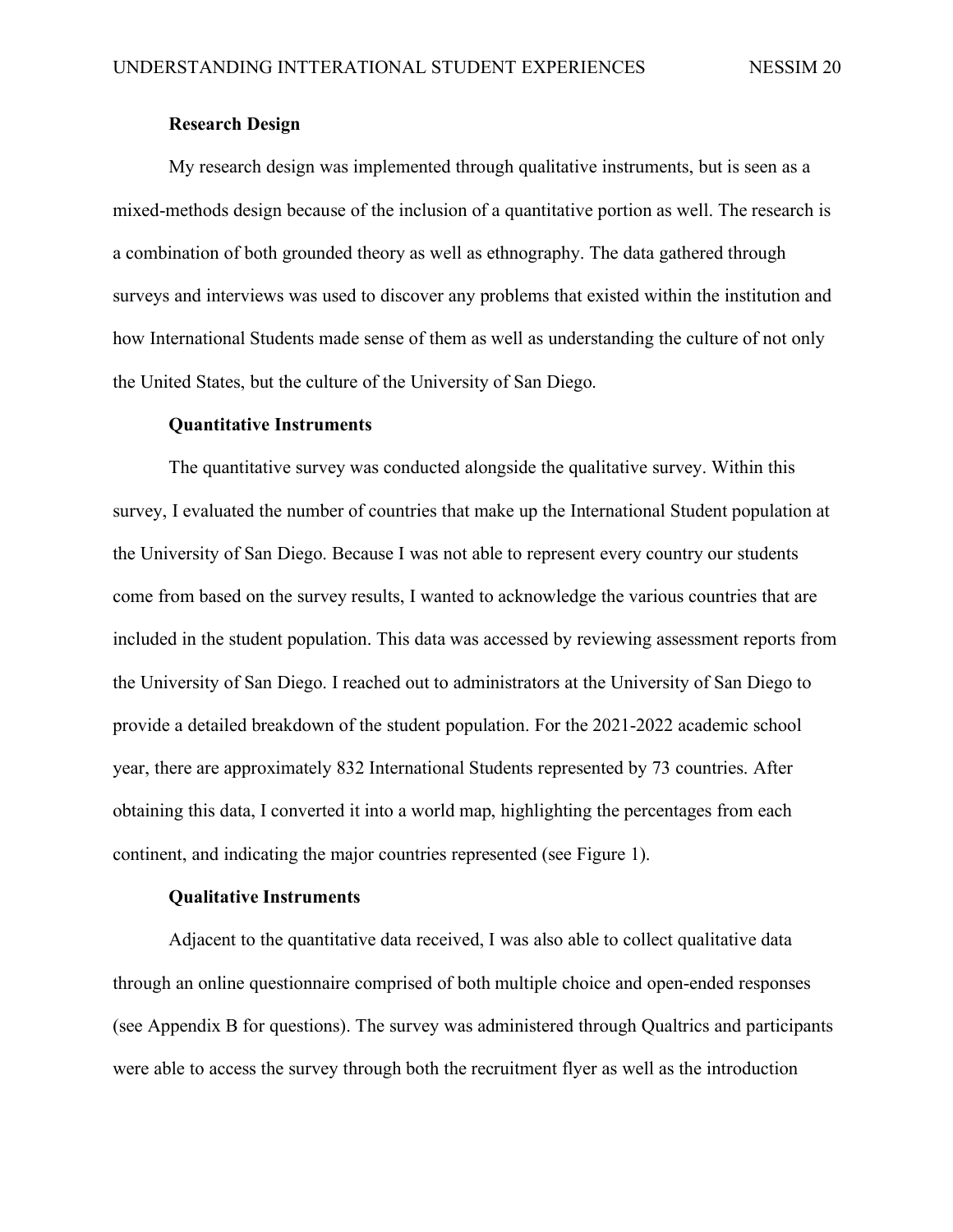email that was sent out to interested students. The purpose of the questionnaire is to provide students with the opportunity to share their first-hand experiences of being an International Student and bring to light the strengths and weaknesses of their institution with regard to providing a resourceful environment. This questionnaire not only illustrated the institution's efforts, but also indicated the specific needs of International Students and where the institution may need to reassess efforts and resources. This questionnaire was an opportunity to utilize an outlet to voice their concerns and triumphs of being an International Student. The questionnaire was available on Qualtrics in English, but students had the option of having the survey translated as needed. The questionnaire was published online on February 14, 2022. In order to allow time for participants to indicate interest in the questionnaire as well as maximize time for the participant to take the questionnaire, the recruitment process lasted approximately one month.

In addition to the survey results, I had anticipated having survey participants be a part of video interviews. The purpose of these video interviews was to have the International Students tell their stories first-hand and describe their experiences of living in the United States and adjusting to both the culture of the United States as well as the campus culture of the University of San Diego. Once the video interviews had been conducted, the plan was to compile them into one video with excerpts from each interview. This video was meant to be an inspiration to other International Students to utilize their voice and share their stories too, as well as a way to demonstrate to the University of San Diego what the need is for making our International Students feel a sense of belonging and providing adequate resources for them.

#### **Data Results and Findings**

The data is divided up by themes: acculturation, identity, and support. The questions asked in the survey reflect each of these themes. Upon reviewing the data collected from the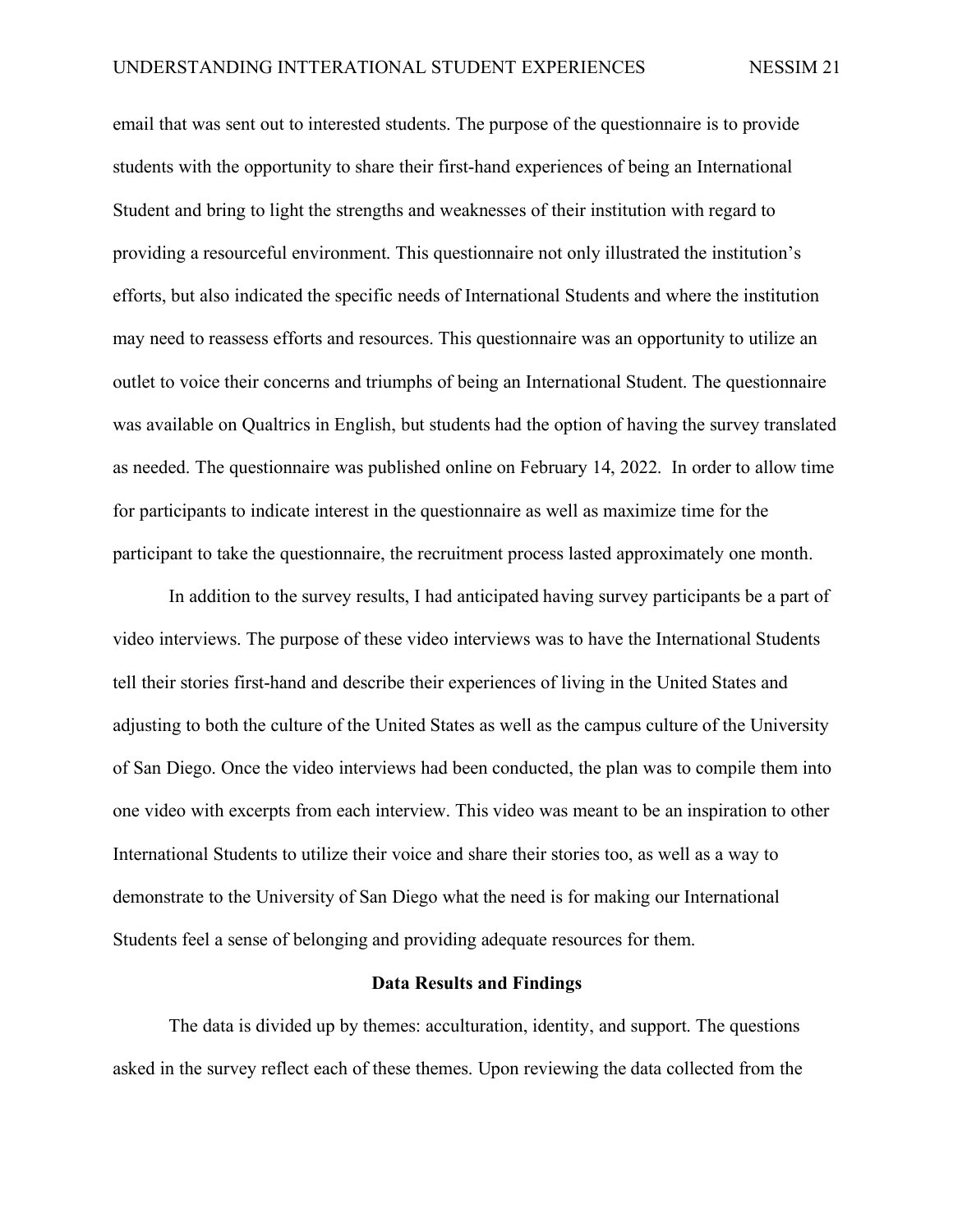online survey, the number of responses was minimal. Only four individuals participated in the online survey and all four of them chose to opt out of the video interviews.

The first set of questions in the online survey were centered around the individual interest in attending the University of San Diego as well as living arrangements and moving costs. Participants were asked to select one or more reasons why they chose to apply to the University of San Diego. Table 1.1 highlights that all four participants indicated that location as well as the academic rigor drew them to apply while 50% of participants indicated they were also interested in the campus student life and activities. Reasons such as involvement opportunities on campus as well as the student diversity had no responses.





When asked if they have previously visited San Diego before attending university, 50% of participants indicated that they had visited. Although these individuals stated they had visited San Diego prior to moving here, this may be taken into consideration in evaluating their ability to adapt to the culture of San Diego more or less easily. When asked about the cost of moving to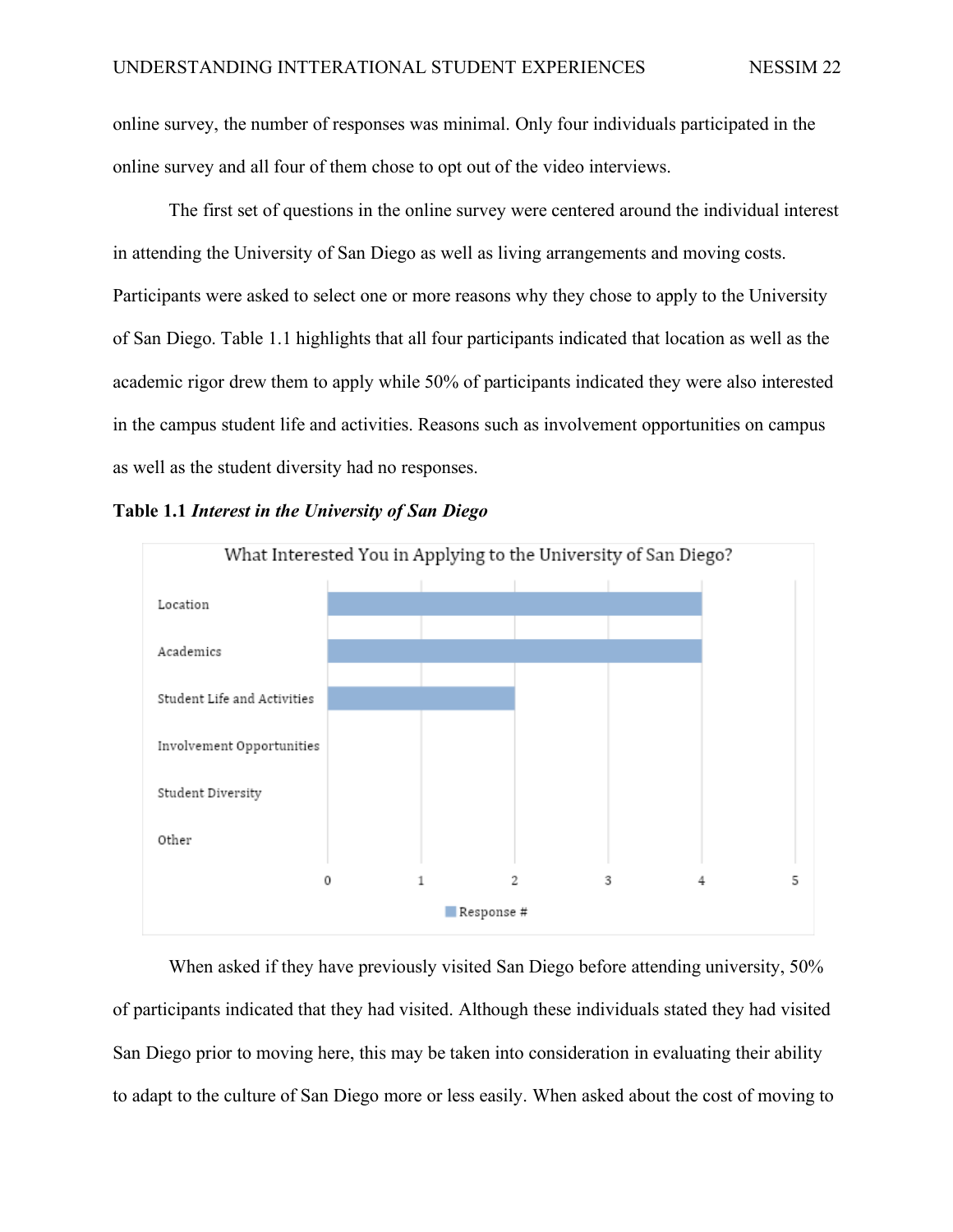San Diego, 50% of participants reported that it cost them between \$3,500-\$5,000 to move from their home country. 25% reported between \$1,000-\$3,500 and 25% reported that it cost more than \$5,000 to move to San Diego. The cost of moving from one country to another is already a stressful process, and now financial components need to be taken into consideration. These costs are simply the moving costs from one country to another and does not take into consideration the amount of money the students may need to provide for themselves; because International Students have limitations to seeking employment in the United States, they may rely on the institution or their families for financial support. Several questions were asked regarding community support. 100% of the participants indicated that they live either with a roommate or roommates. Participants also reported that various community events as well as International Student orientation helped welcome them to the University of San Diego.

The next set of questions were centered around identity and if participants felt they had representation of their culture on campus. 50% of participants reported that there were opportunities for them to interact with others from their home country, while the other 50% reported that they were not aware of opportunities. There were no reported similarities between students who felt they had representation on campus versus those that did not. Participants were then asked how they were able to maintain their sense of identity while adapting to the host culture and participants disclosed they made sure to teach their friends about their home and its culture as well as providing themselves with reminders of home in their daily life.

The final set of questions were in regard to challenges experienced on and around campus and what areas of support are needed. Table 1.2 indicates the challenges and frequencies. Finances appeared to be the most common challenge experienced by the participants with it being reported by 100% of survey participants. In looking at financial support for International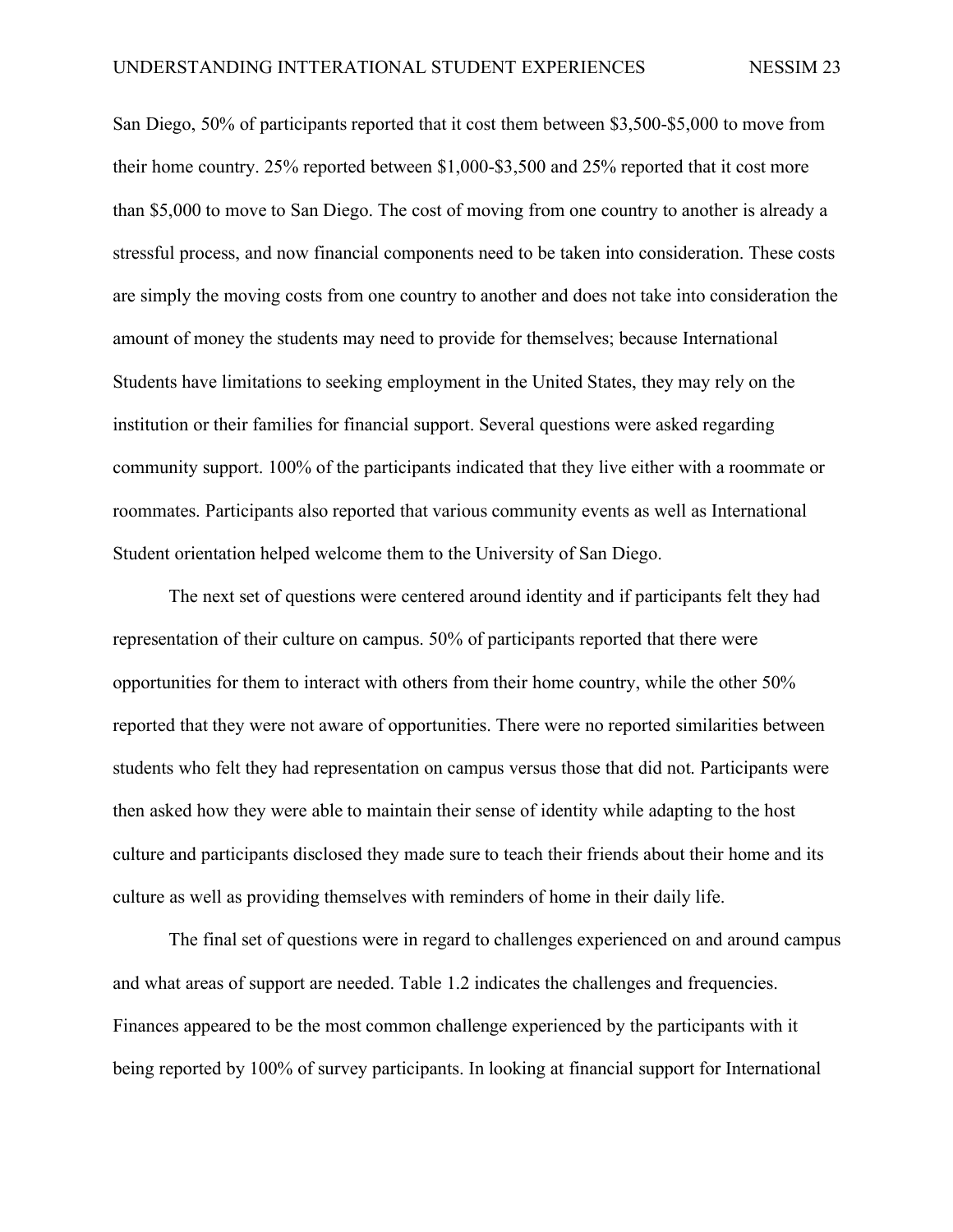Students, many students indicated the lack of finances and scholarship opportunities within their department. International Students are often not eligible to receive any type of financial aid from the government, so they rely either on scholarships, work study or financial assistance from back home. This significant finding may contribute to the other challenges International Students experience. Because of the lack of financial support, International Students may have difficulty accessing affordable housing if they are not able to live on campus, or they may not be able to have their basic needs (including food and hygiene items) sorted. Several students indicated more affordable on-campus housing options, increased financial support, as well as offering ways to find other students from the same home country are all ways that the institution can provide support to International Students.

Each of these findings offer insight to the lived experiences of International Students at the University of San Diego. Although it may not be representative of the whole population, these findings hold value to the students feel seen and supported during their time on campus.

**Table 1.2** *Challenges of Attending the University of San Diego*

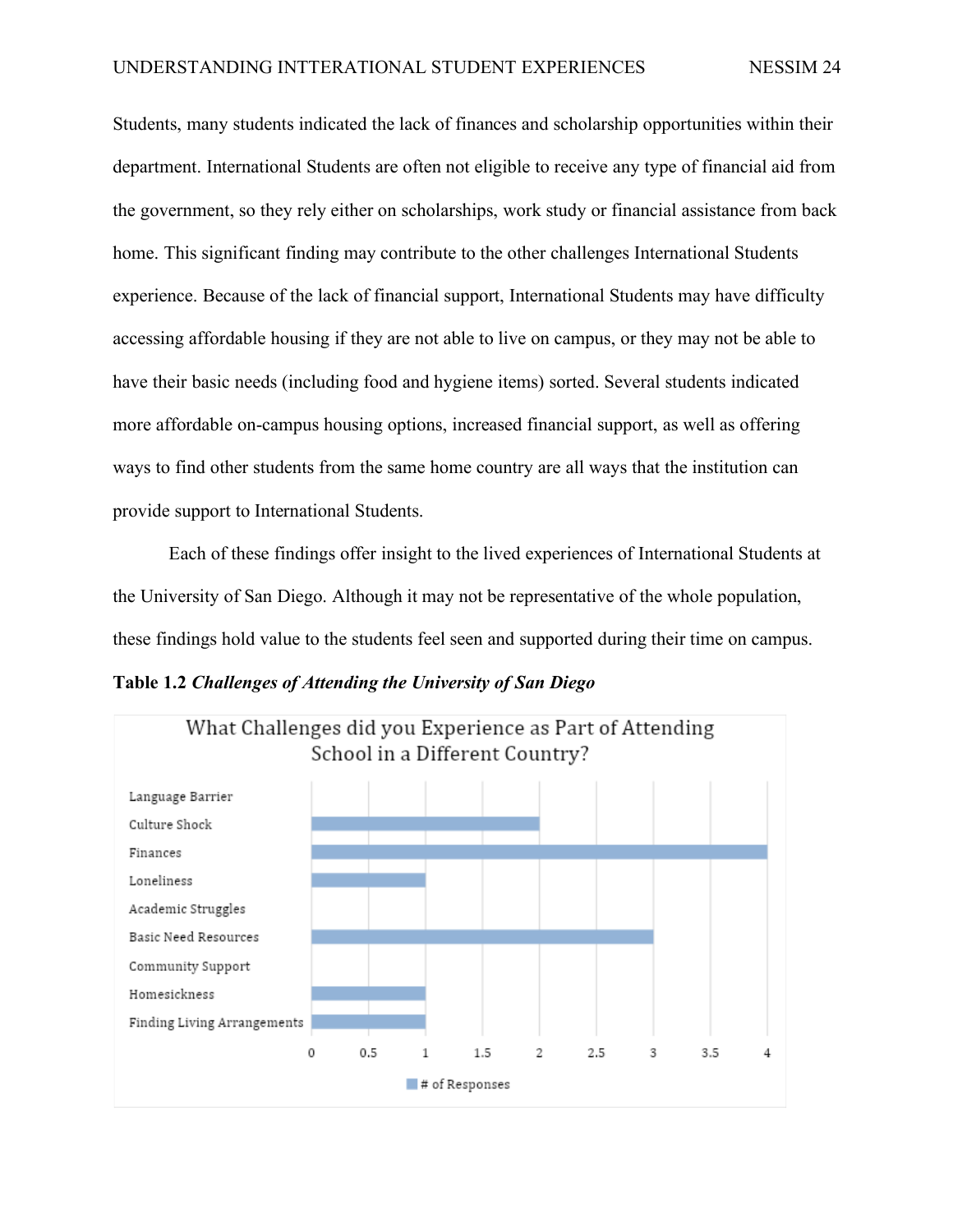#### **Limitations**

Looking at the overall success of providing an outlet for International Students to share their experiences and shed light on institutional efforts, there were some limitations that skewed the outcomes of this research.

The first limitation needed to be addressed is the ongoing COVID-19 Pandemic and its effects on student wellbeing and support. Because Fall 2021 was the return of in-person learning, many students, including International Students, faculty and staff underwent a period of unknown transitions back to campus life. The amount of uncertainty that was felt in the beginning months of the Fall 2021 semester were seen in students' hesitancy to be involved on campus and participate in campus activities. Especially with International Students, the impact of the COVID-19 Pandemic caused many interruptions to their academic and personal life with concerns for travel, concerns for family members abroad, as well as concern for self. With all of these factors taken into consideration, there is not much of a surprise that interest and response rates were very low.

Another limitation that was taken into consideration was the release timing of the survey. The original timeframe the survey was meant to be released was early to mid-November. There were many setbacks in getting study approval, therefore the timeline kept getting pushed back further and further. By the time the survey was live and recruitment had begun, students were adjusting to being back on campus after several weeks of starting remote. Because the survey release was pushed back, I had to close it after one month in order to move on with data interpretation. Had the survey been released earlier with more recruitment efforts, there may have been a much larger sampling pool as well as more detailed experiences of our International Student population.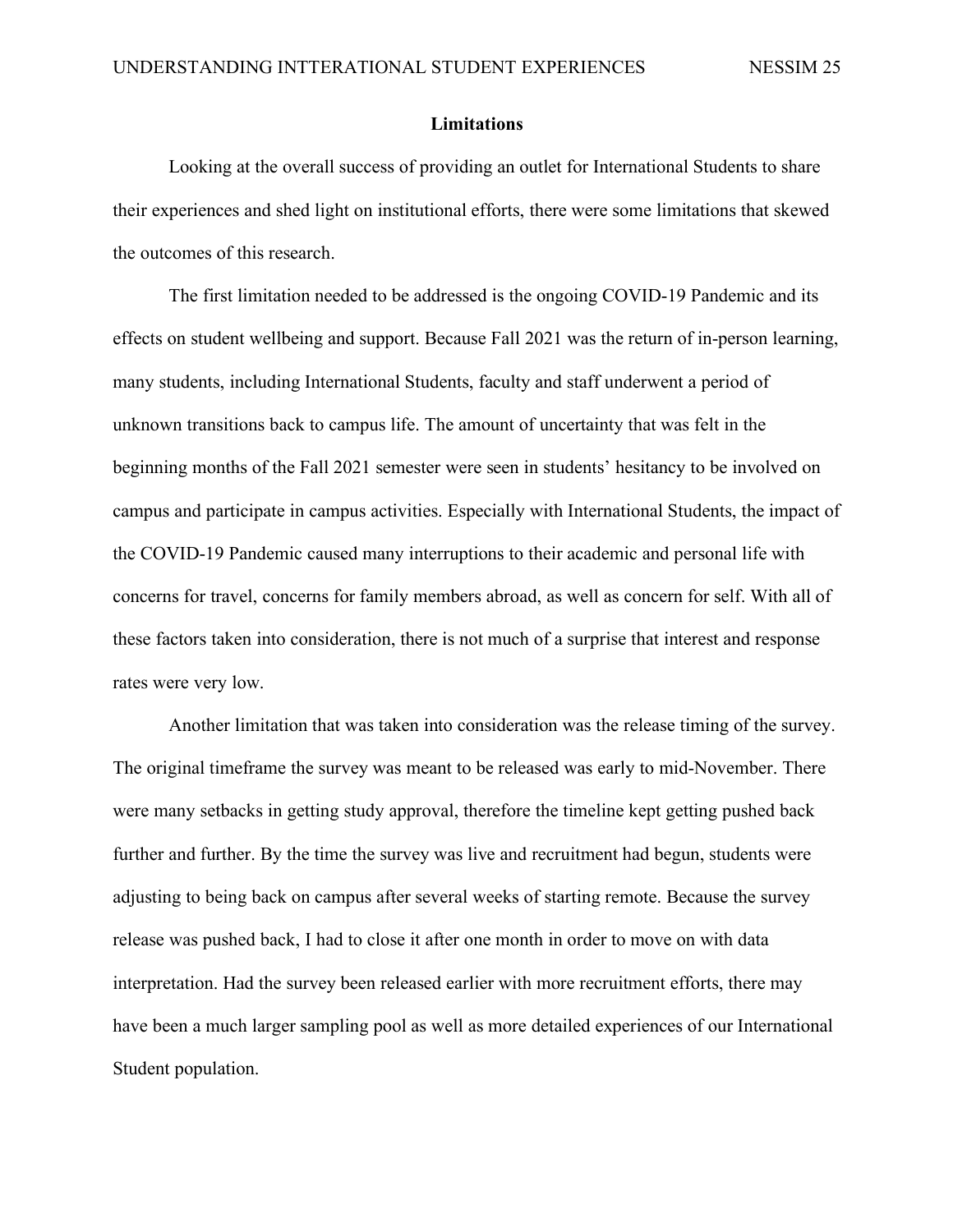The final limitation is the fact that only four students had responded to the survey. The lack of diverse experiences and small number of responses left the data skewed.

With all of these limitations in mind, I still believe that this work is essential to creating the best possible experience for International Students. Even if the data does not fully represent the whole population, it still represents the experiences of a number of students. This data is still important in addressing the needs of International Students. The institution selected for this research can acknowledge that the testimonies are coming from their own and can make the appropriate steps to move forward with enhancing their student experiences.

#### **Conclusion and Recommendations**

Although the small number of responses was not anticipated, the need to address International Student needs was successful. In looking at the responses of how helpful the University of San Diego was to the transitional efforts, all of the responses spoke highly of the Office of International Students and Scholars and the amount of support they received. However, it is not the sole responsibility of the Office of International Students and Scholars to provide all the resources and support. Each of the students that responded to the survey indicated gaps in what the University of San Diego provides to the International Student population.

One of the main areas of improvement is providing housing and financial opportunities for International Students. Several of the students indicated that there was very limited oncampus housing and due to them not having a Social Security number or a credit score, it was very difficult to obtain off-campus housing. With regard to financial opportunities, the students that indicated they were graduate students mentioned there were no scholarships for International Students within their respective program. Other areas of improvement include creating spaces where International Students can interact with other individuals from either their home country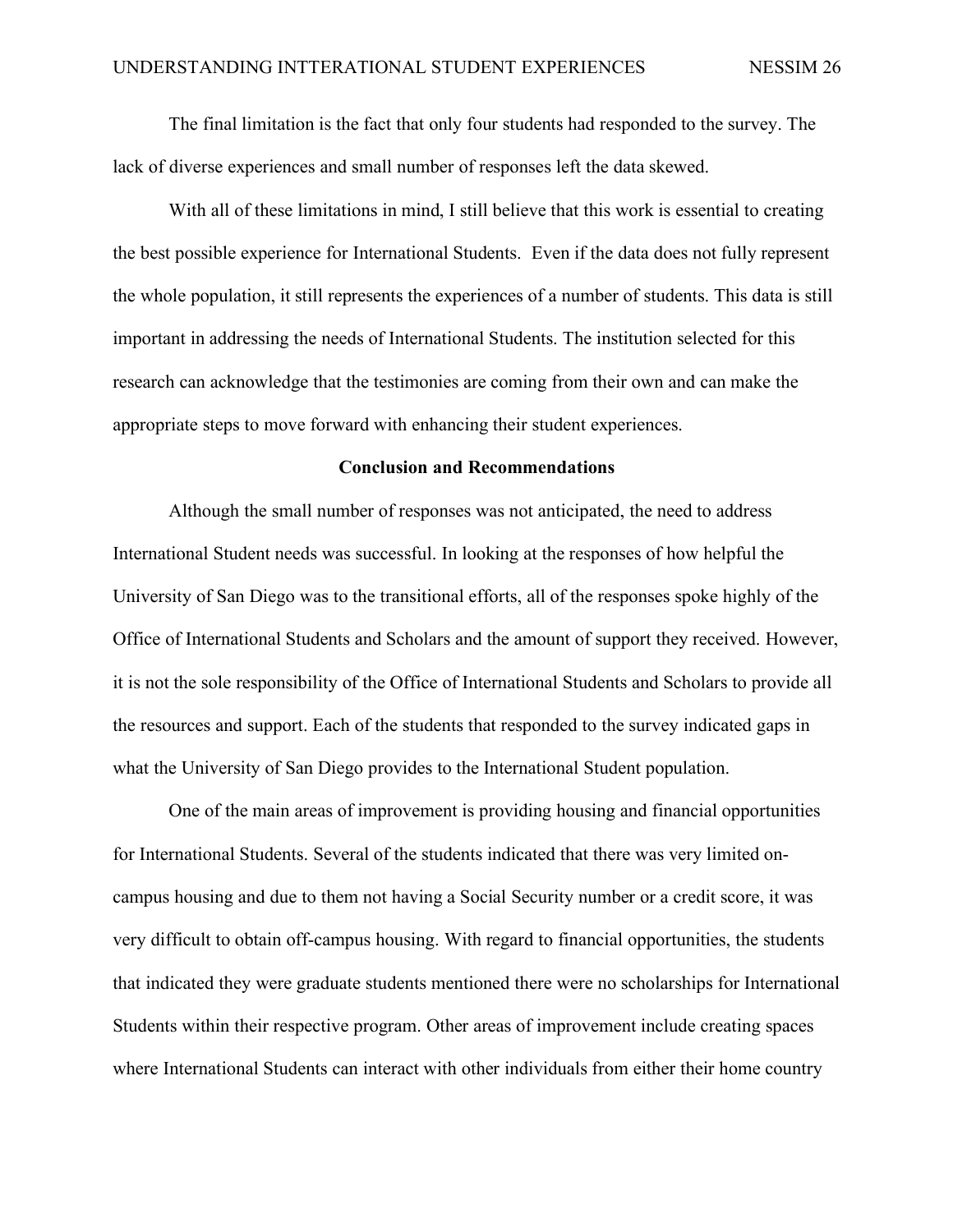or their culture. One student indicated that they met someone else from their home country and bonded over their shared home, but all four individuals indicated that there were no clubs or organizations on campus that allowed them to build community for their culture. These are small steps that can be taken to ensure that our International Students feel supported on campus.

For future researchers looking to evaluate International Students' sense of belonging and support on university campuses, recruitment will be the most critical component of future studies. Starting the recruitment process early could potentially allow for more participants as well as continued recruitment efforts (such as posting flyers near International offices, sending out emails to LISTSERVs for International Students, as well as contacting student organizations related to International Students). Should this study be conducted again, face-to-face interaction may help participant response rates. A focus group may be a sufficient option for getting student input on what types of changes should be made on campus to address their needs. Some of the questions that were asked in the online survey may be used for the focus group to assess what the challenges are as well as come up with solutions directly from the students. Several of these focus groups could be offered throughout the semester to ensure that students are able to attend.

Studying abroad is an incredible opportunity for both domestic students from the United States studying in another country as well as International Students studying in the United States. In the same way that all these protective and supportive measures are put into place to ensure that American students studying abroad are taken care of, universities in the United States should provide their International Students with the same level of support and care.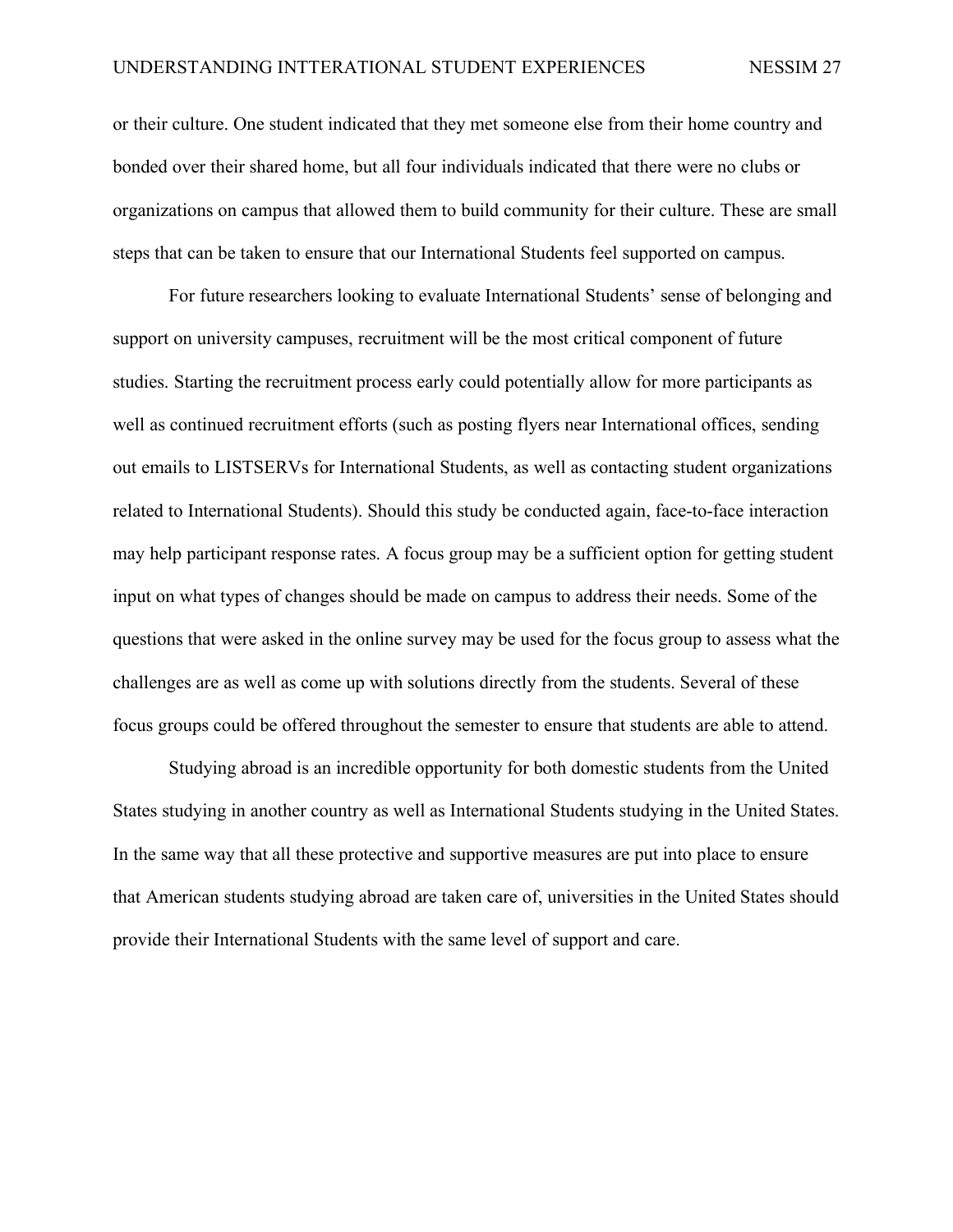

# **Figure 1.1: Representation of International Students**

*Figure 11: Breakdown of the countries represented by International Students at the University of San Diego for the 2021-2022 academic school year.*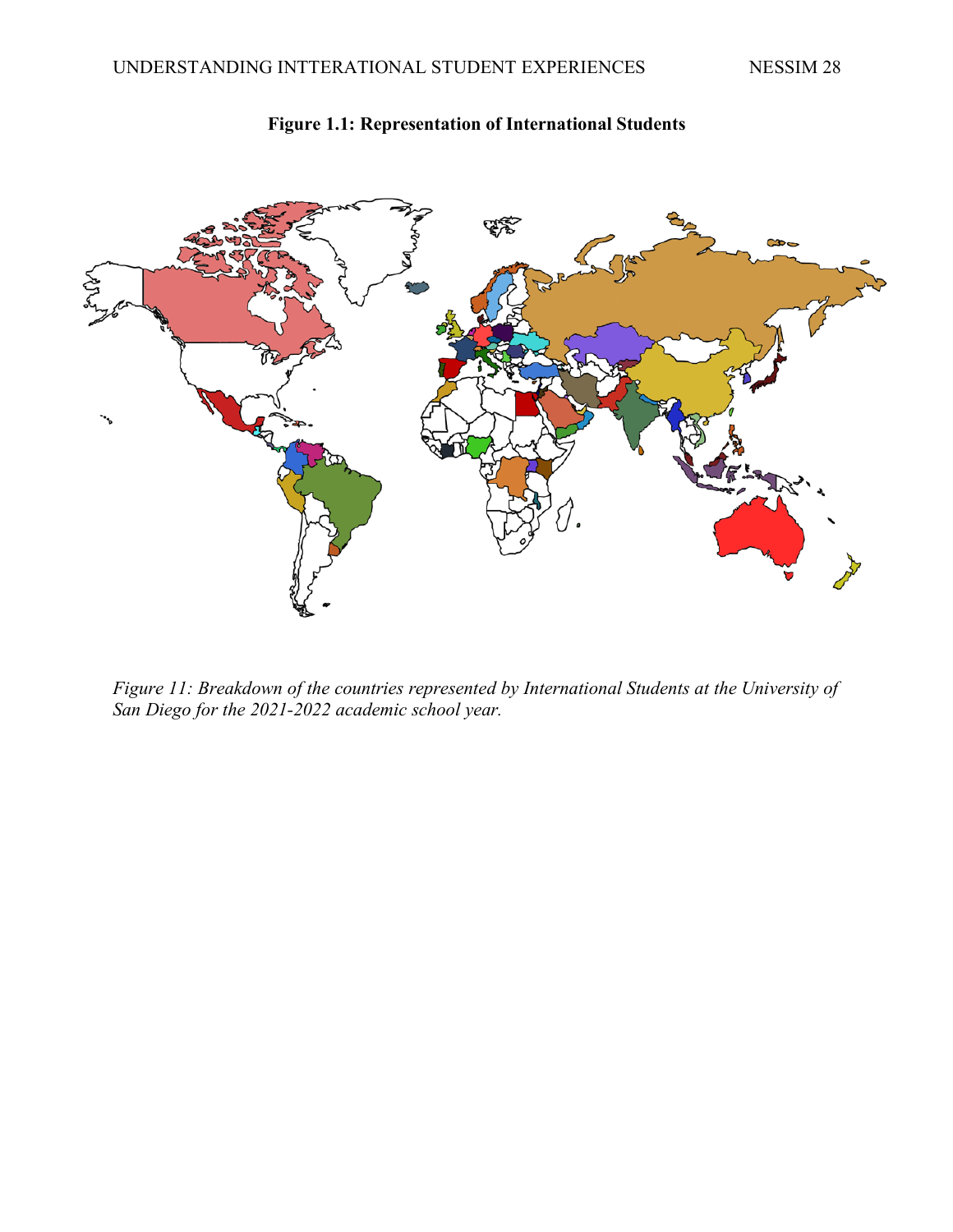# **Figure 1.2: List of Represented Countries**

| <b>Australia: 5</b>        | <b>Ireland: 8</b>         | Norway: 2              | <b>Ukraine: 1</b>              |
|----------------------------|---------------------------|------------------------|--------------------------------|
| Austria: 3                 | <b>Israel:</b> 5          | Oman: 1                | <b>United Arab Emirates: 4</b> |
| Belgium: 2                 | Italy: 15                 | Pakistan: 1            | <b>United Kingdom: 14</b>      |
| Brazil: 12                 | <b>Ivory Coast: 1</b>     | Panama: 4              | Uruguay: 2                     |
| Canada: 22                 | Japan: 7                  | Peru: 5                | Venezuela: 2                   |
| China: 51                  | Jordan: 1                 | <b>Philippines:</b> 1  | Vietnam: 5                     |
| Colombia: 4                | Kazakhstan: 2             | Poland: 1              | Yemen: 1                       |
| Congo, Dem. Republic of: 1 | Kenya: 2                  | Portugal: 8            |                                |
| <b>Costa Rica: 1</b>       | Kuwait: 145               | Qatar: 2               |                                |
| Cyprus: 1                  | Kyrgyzstan: 1             | Romania: 1             |                                |
| <b>Czech Republic: 1</b>   | Luxembourg: 1             | Russia: 4              |                                |
| Denmark: 5                 | Macau: 1                  | Saudi Arabia: 59       |                                |
| Egypt: $2$                 | Malawi: 1                 | Serbia: 1              |                                |
| France: 14                 | <b>Malaysia: 2</b>        | Slovenia: 2            |                                |
| Germany: 18                | <b>Mauritius: 1</b>       | <b>South Korea: 43</b> |                                |
| Guatemala: 1               | <b>Mexico: 54</b>         | Spain: 53              |                                |
| Haiti: 1                   | Morocco: 2                | Sri Lanka: 1           |                                |
| Hong Kong: 1               | <b>Myanmar (Burma):</b> 1 | Sweden: 3              |                                |
| <b>Iceland: 4</b>          | Nepal: 1                  | <b>Switzerland: 2</b>  |                                |
| India: 17                  | <b>Netherlands: 3</b>     | Taiwan: 6              |                                |
| Indonesia: 4               | <b>New Zealand: 4</b>     | Turkey: 3              |                                |
| Iran: 3                    | Nigeria: 1                | <b>Uganda</b> : 1      |                                |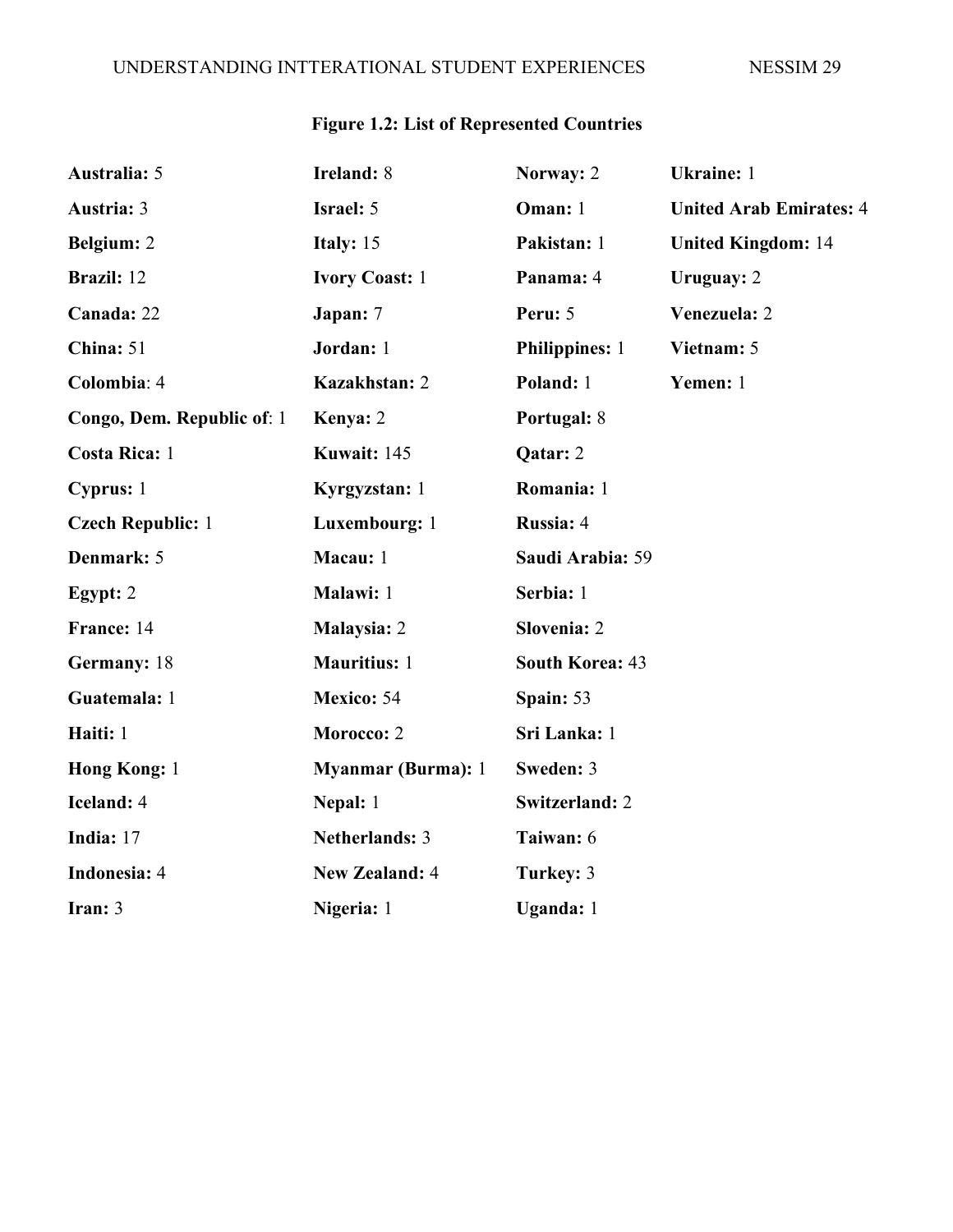#### **References**

- Bamford, J. (2008). Strategies for the Improvement of International Students' Academic and Cultural Experiences of Studying in the UK. *The Enhancing Series Case Studies: International Learning Experience: The Higher Education Academy*.
- Barker, M. (1981). The New Racism: Conservatives and the Ideology of the Tribe Junction Books London
- Bartram, B., & Terano, M. (2011). Supporting international students in higher education: a comparative examination of approaches in the U.K. and U.S.A., *Learning and Teaching*, *4*(2), 30-44. Retrieved Mar 9, 2021, from https://www.berghahnjournals.com/view/journals/latiss/4/2/latiss040203.xml
- Castro, V. S. (2003). Acculturation and psychological adaptation. Westport, CT: Greenwood Press.
- Cho, J., & Yu, H. (2015). Roles of University Support for International Students in the United States: Analysis of a Systematic Model of University Identification, University Support, and Psychological Well-Being. *Journal of Studies in International Education*, *19*(1), 11– 27. https://doi.org/10.1177/1028315314533606

Gov.UK. (2014). *Student visa*. GOV.UK. https://www.gov.uk/student-visa.

Hechanova-Alampay, R., Beehr, T. A., Christiansen, N. D., & Van Horn, R. K. (2002). Adjustment and Strain among Domestic and International Student Sojourners. *School Psychology International*, *23*(4), 458–474. https://doi.org/10.1177/0143034302234007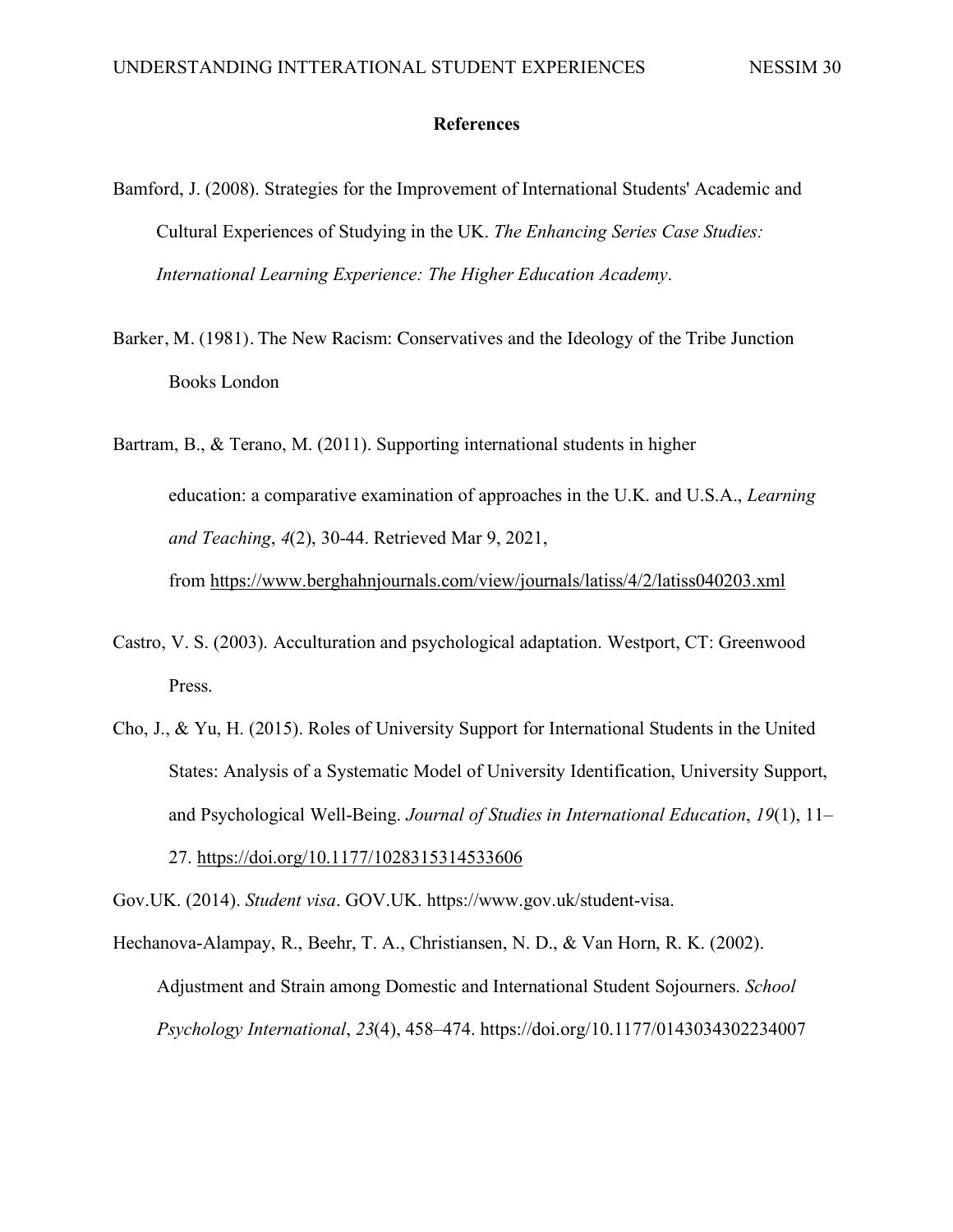- Hecht, M. L. (1993). 2002: A research odyssey toward the development of a communication theory of identity. Communication Monographs, 60, 76–82.
- Johnson, L. R., & Sandhu, D. S. (2007). Isolation, adjustment, and acculturation issues of international students: Intervention strategies for counselors. In H. D. Singaravelu & M. Pope (Eds.), A handbook for counseling international students in the United States (pp. 13– 36). Alexandria, VA: American Counseling Association.
- Jung, E., Hecht, M. L., & Wadsworth, B. C. (2007). The role of identity in international students' psychological well-being in the united states: A model of depression level, identity gaps, discrimination, and acculturation. *International Journal of Intercultural Relations, 31*(5), 605-624. doi:https://doi.org/10.1016/j.ijintrel.2007.04.001
- Lee, J.J., Rice, C. (2007). Welcome to America? International student perceptions of discrimination. *High Educ* **53,** 381–409. https://doi.org/10.1007/s10734-005-4508-3
- McDonald, I. (2014) Supporting international students in UK higher education institutions, Perspectives: Policy and Practice in Higher Education, 18:2, 62- 65, DOI: 10.1080/13603108.2014.909900
- Northouse, P.G. (2016). *Leadership: Theory and practice* (7<sup>th</sup> ed.). Thousand Oaks, CA: Sage Publishers, Inc.
- Ramachandran, N. T. (2011). Enhancing international students' experiences: An imperative agenda for universities in the UK. *Journal of Research in International Education*, *10*(2), 201–220. https://doi.org/10.1177/1475240911413204
- Schmitt, M.T., Spears, R. and Branscombe, N.R. (2003), Constructing a minority group identity out of shared rejection: the case of international students. Eur. J. Soc. Psychol., 33: 1- 12. https://doi.org/10.1002/ejsp.131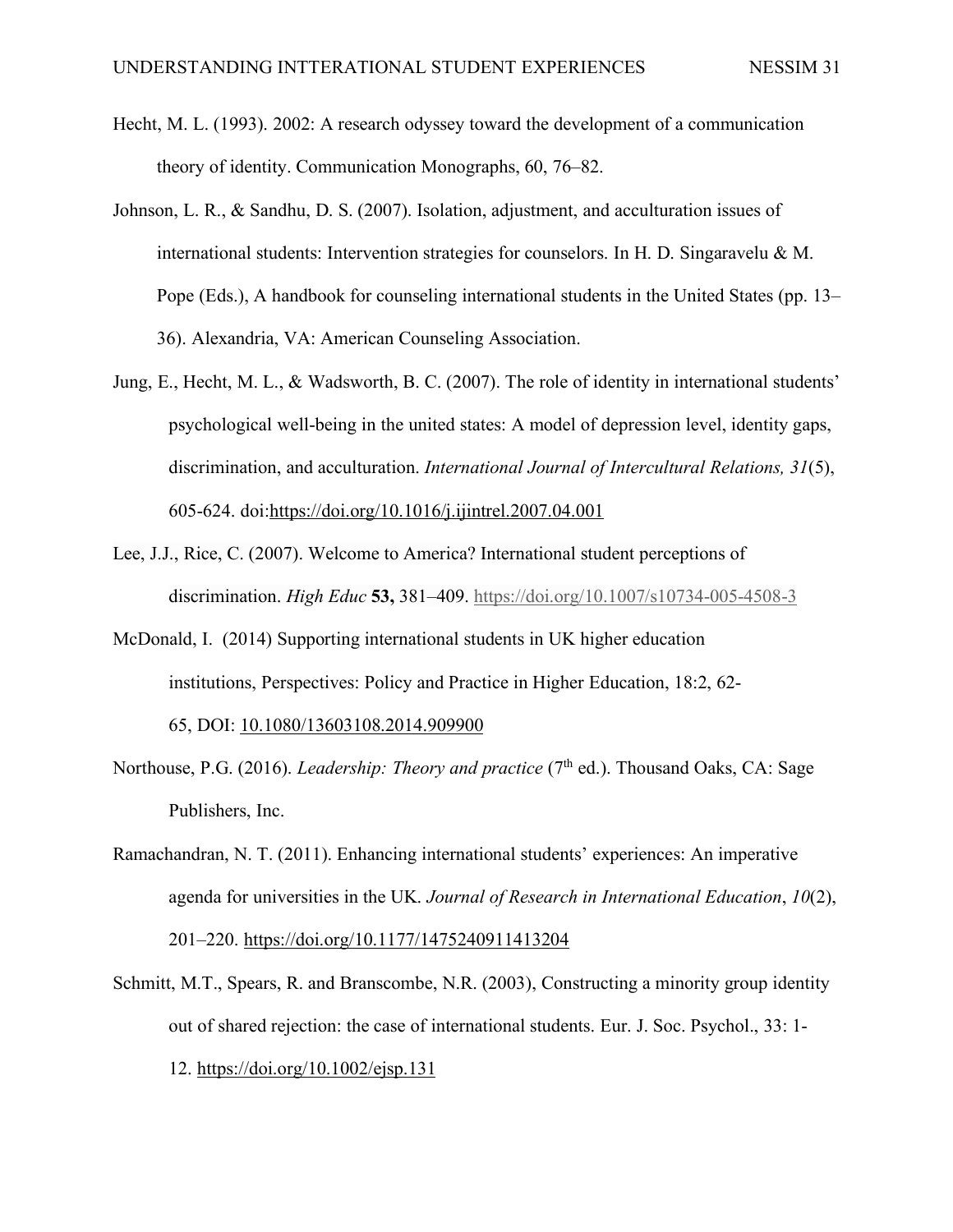Schweisfurth, M., & Gu, Q. (2009) Exploring the experiences of international students in UK higher education: possibilities and limits of interculturality in university life, Intercultural Education, 20:5, 463-473, DOI: 10.1080/14675980903371332

- Sumer, Seda. (2009). "International Students' Psychological and Sociocultural Adaptation in the United States." Dissertation, Georgia State University.https://scholarworks.gsu.edu/cps\_diss/34
- Yeo, H.T., McKee, M. and Trent, W. (2018), "Eyes Theory: A Proposed Racialization and Developmental Identity Model for Understanding Concepts of Race for International Students of Color Studying in US Higher Education Institutions", Hoffman, J., Blessinger, P. and Makhanya, M. (Ed.) *Perspectives on Diverse Student Identities in Higher Education: International Perspectives on Equity and Inclusion* (*Innovations in Higher Education Teaching and Learning, Vol. 14*), Emerald Publishing Limited, pp. 95- 112. https://doi.org/10.1108/S2055-364120180000014008
- U.S. Citizenship and Immigration Services. (2020). Students and employment. Retrieved from https://www.uscis.gov/working-in-the-united-states/students-and-exchangevisitors/students-and-employment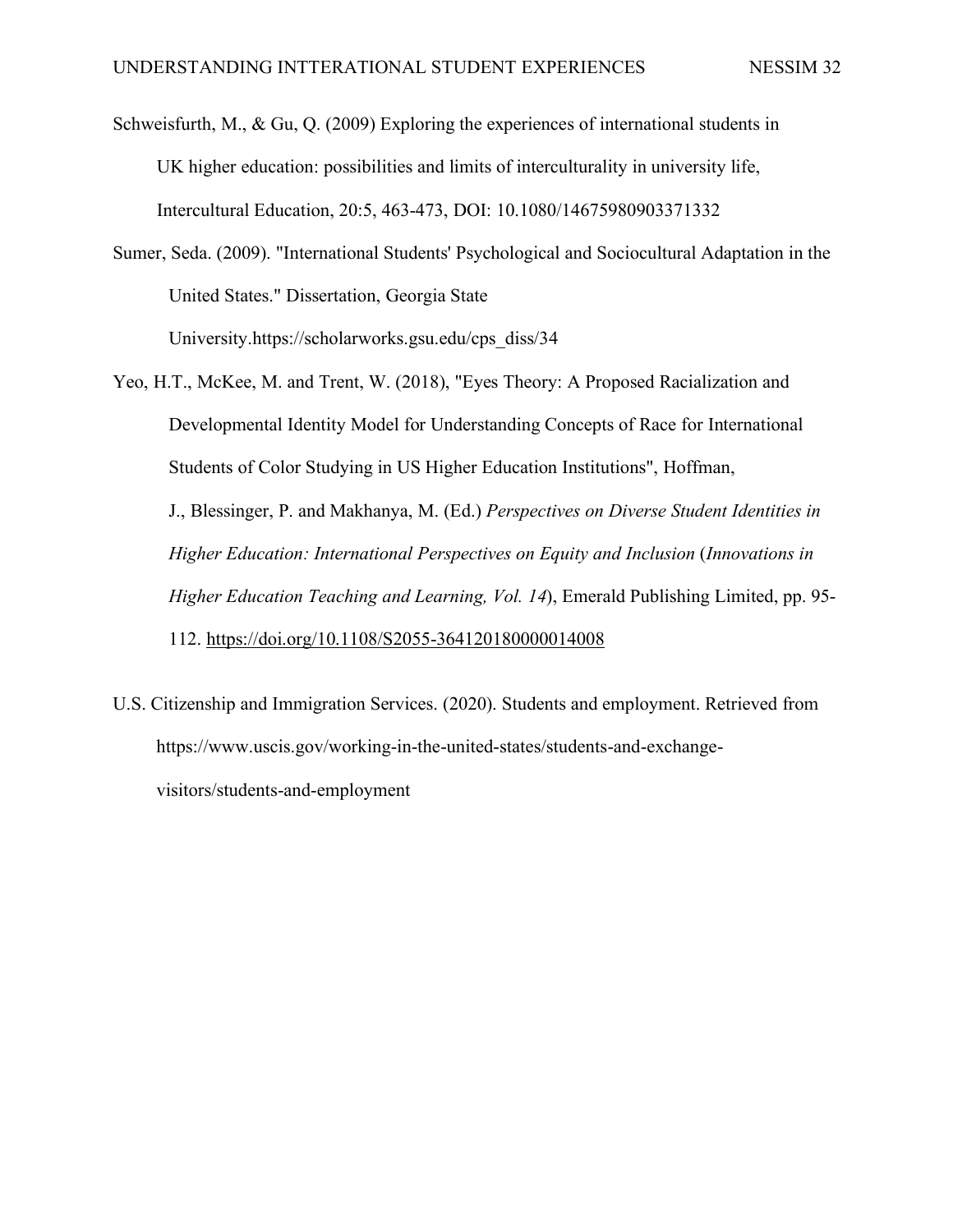#### **Appendices**

**A. Recruitment Flyer**

# **Share your story** on being an **International Student**

# at USD

You are invited to partake in research that will help create an environment of belonging and support. We are seeking the stories of international students to learn more about the experiences of our international student scholars. **Survey Participants will be entered to** win a \$50 Amazon Giftcard Survey Link: https://usd.qualtrics.com/jfe/form/SV \_87hXqZO9bBg09GC

> IF YOU ARE INTERESTED IN VOLUNTEERING FOR THIS STUDY OR HAVE QUESTIONS, PLEASE CONTACT:

> > **MARIA NESSIM** MNESSIM@SANDIEGO.EDU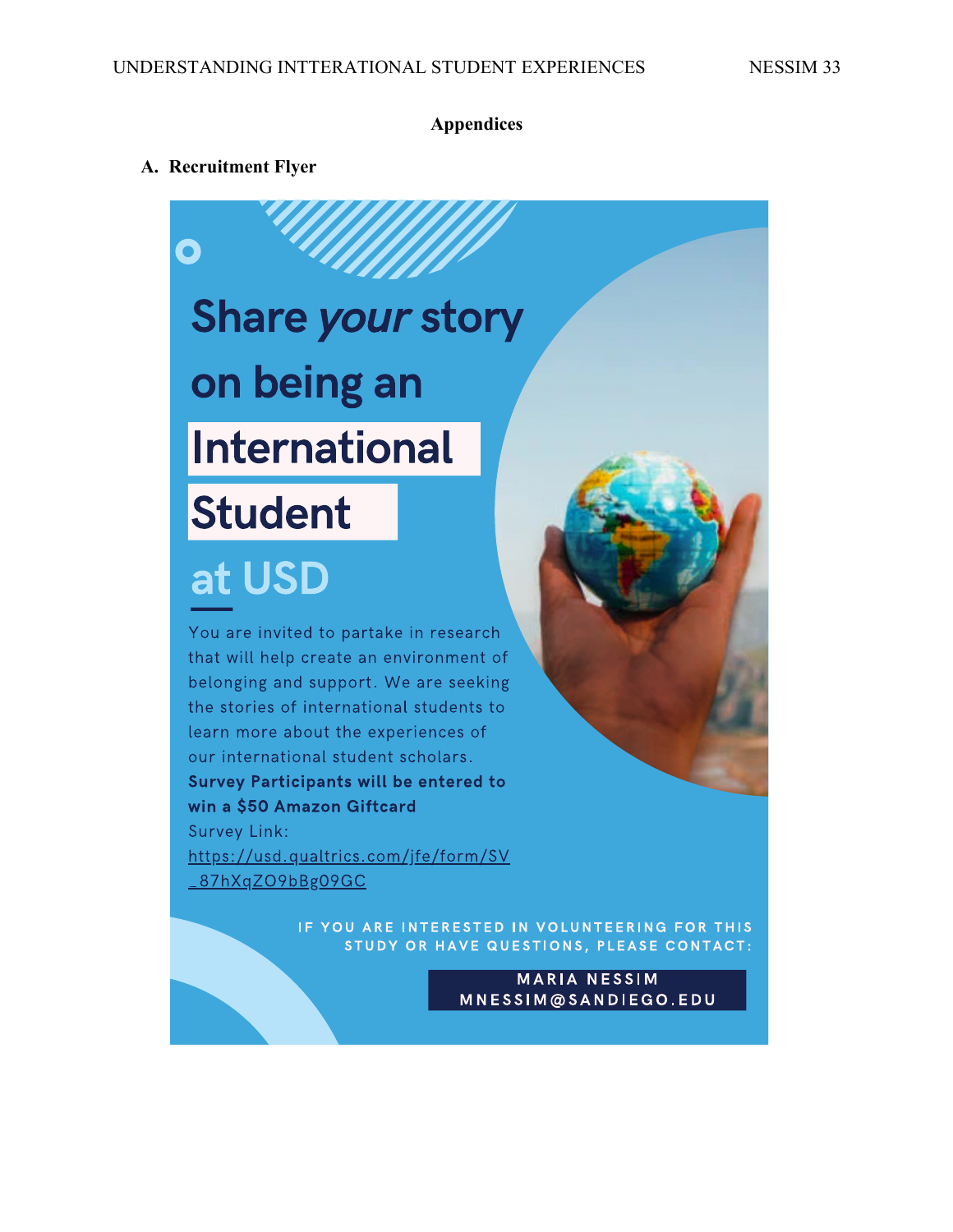#### **B. Participant Confirmation Letter**

Subject: International Student Research: Consent Forms

Dear (First and Last Name):

Thank you for your interest in participating in my Masters Action Research study entitled: A Whole New World: Understanding the International Student Experience in the United States through Acculturation, Identity, and Support

Included in this email is a copy of the Participant Informed Consent, Participant Rights form and Video Release (should you choose to partake in the video interview portion of the research) forms. These forms are your acknowledgment that you have read, understand, and agree to volunteer in this process. I will provide a DocuSign link below for you to electronically sign and date the forms.

DocuSign Link: -----

Should you have any questions prior to our scheduled meeting, please do not hesitate to contact me via email: mnessim@sandiego.edu.

Thank you for your consideration. I appreciate you taking the time and effort to help me in my research.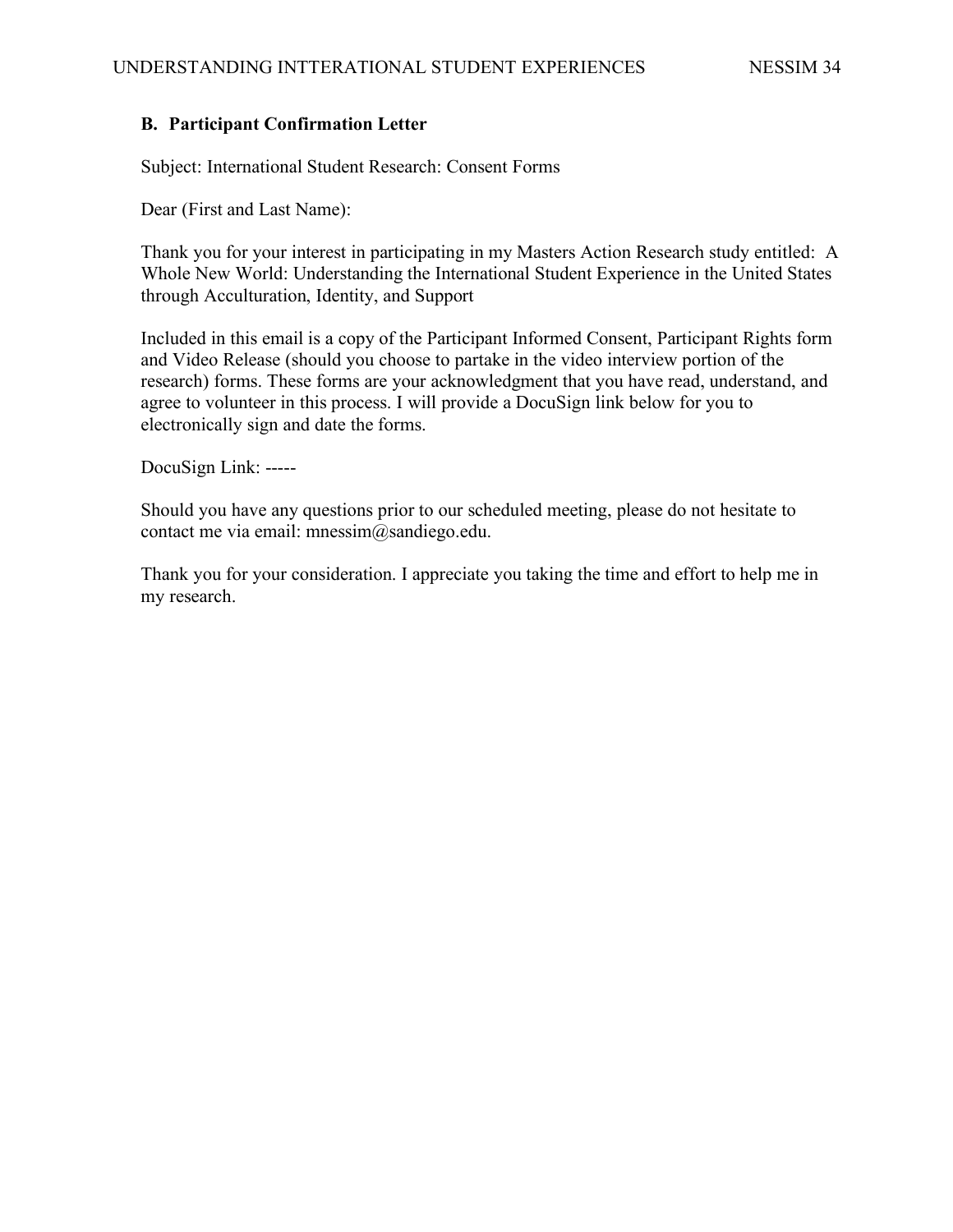#### **C. Participant Invitation Letter**

Subject: International Student Research: Survey Invitation:

Dear (First & Last Name):

You are invited to participate in a study that explores the experiences of international students in the United States. Specifically, this study is seeking to examine how international students adapt to the culture of the host country, identities and sense of belonging of the student while in the host country, as well as discussing the challenges and support provided by the host institution. As a reminder, you have the option to remain anonymous while filling out the survey, however, the results will be anonymous nonetheless.

Here is a link to the survey: https://usd.qualtrics.com/jfe/form/SV\_87hXqZO9bBg09GC

On this site, you will find a full description of the study.

At the end of the survey, you will have the option of volunteering to partake in a video interview discussing your responses to the survey. You will have the option to remain anonymous for the video interview as well.

Your participation in this study will take a total of 30 minutes for the survey and between 60 and 90 minutes should you choose to partake in the video interview.

As compensation for participation, you will be entered to win a \$50 Amazon gift card. You will still be considered to win this gift card, even if you choose to withdraw from the study.

Thanks for your participation!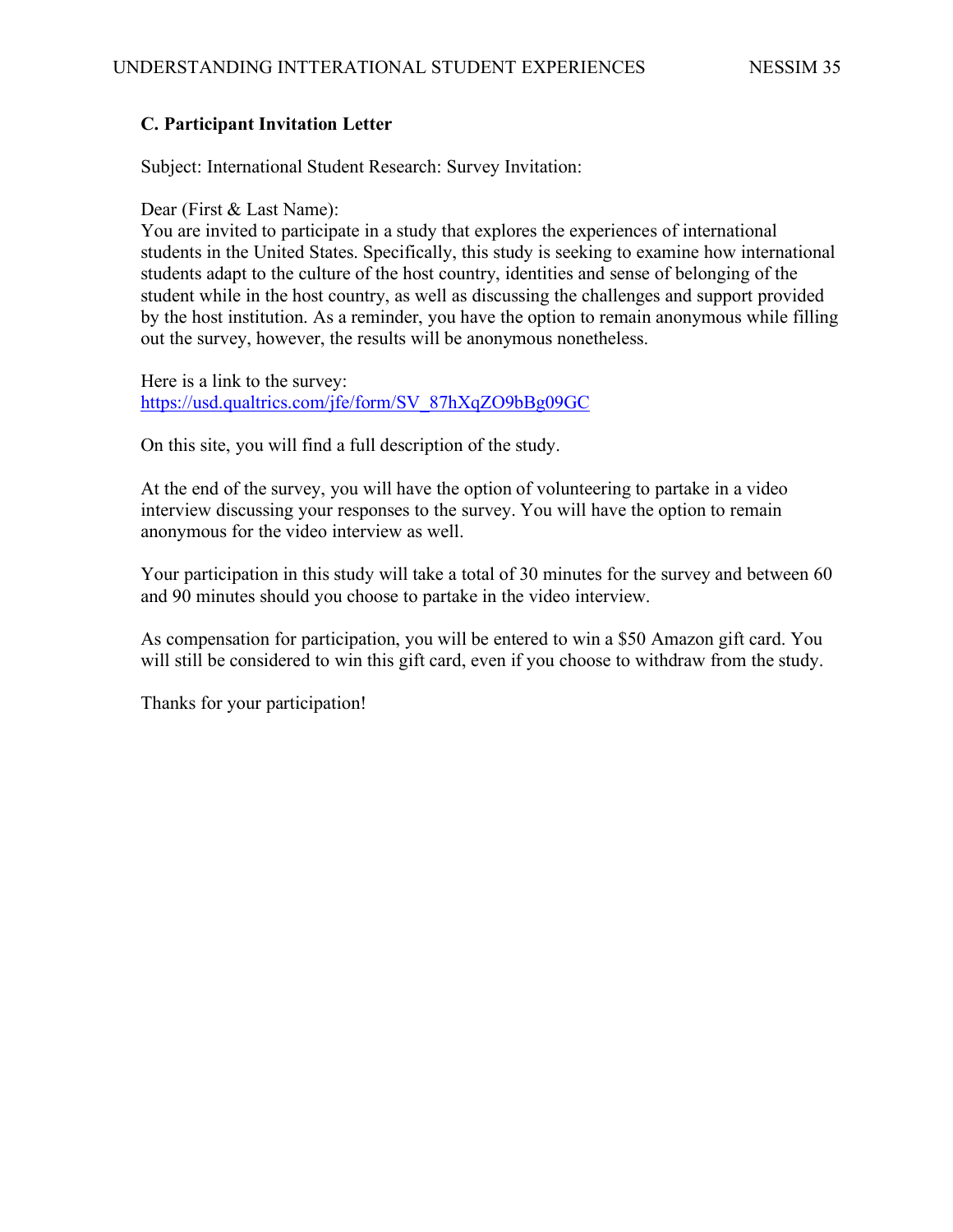### **D. Participant Informed Consent**

### **University of San Diego Institutional Review Board Research Participant Consent Form**

For the research study entitled: *A Whole New World:* Understanding the International Student Experience in the United States through Acculturation, Identity, and Support

## **I. Purpose of the research study**

Maria Nessim is a student in the School of Leadership and Education Sciences at the University of San Diego. You are invited to participate in a research study she is conducting. The purpose of this research study is to understand and gain insight into international student experiences in the United States and how the institution provides support to its students.

# **II. What you will be asked to do**

If you decide to be in this study, you will be asked to:

- Complete a 24-question survey (both multiple choice and open-ended) that ask the individual about their experience as an international student at their respective institution. The survey includes questions regarding homesickness, financial support, living accommodations, maintaining self-identity, and transitioning to their institution.
- \*OPTIONAL\* Participate in a private video-recorded interview. This video is meant to enhance the stories and experiences of these international students and highlight that their lived experiences matter; they are not just another number to the campus population, but rather a student with needs.

Your participation in this study will take a total of 30 minutes for the survey and between 60 and 90 minutes should you choose to partake in the video interview.

## **III. Foreseeable risks or discomforts**

**Sometimes when people are asked to think about their feelings, they feel sad or anxious. If you would like to talk to someone about your feelings at any time, you can call toll-free, 24 hours a day:**

**San Diego Mental Health Hotline at 1-800-479-3339**

# **IV. Benefits**

While there may be no direct benefit to you from participating in this study, the indirect benefit of participating will be knowing that you helped researchers better understand how international students make sense of their identity while in the host country as well as how the host institutions provide support to its international student population.

# **V. Confidentiality**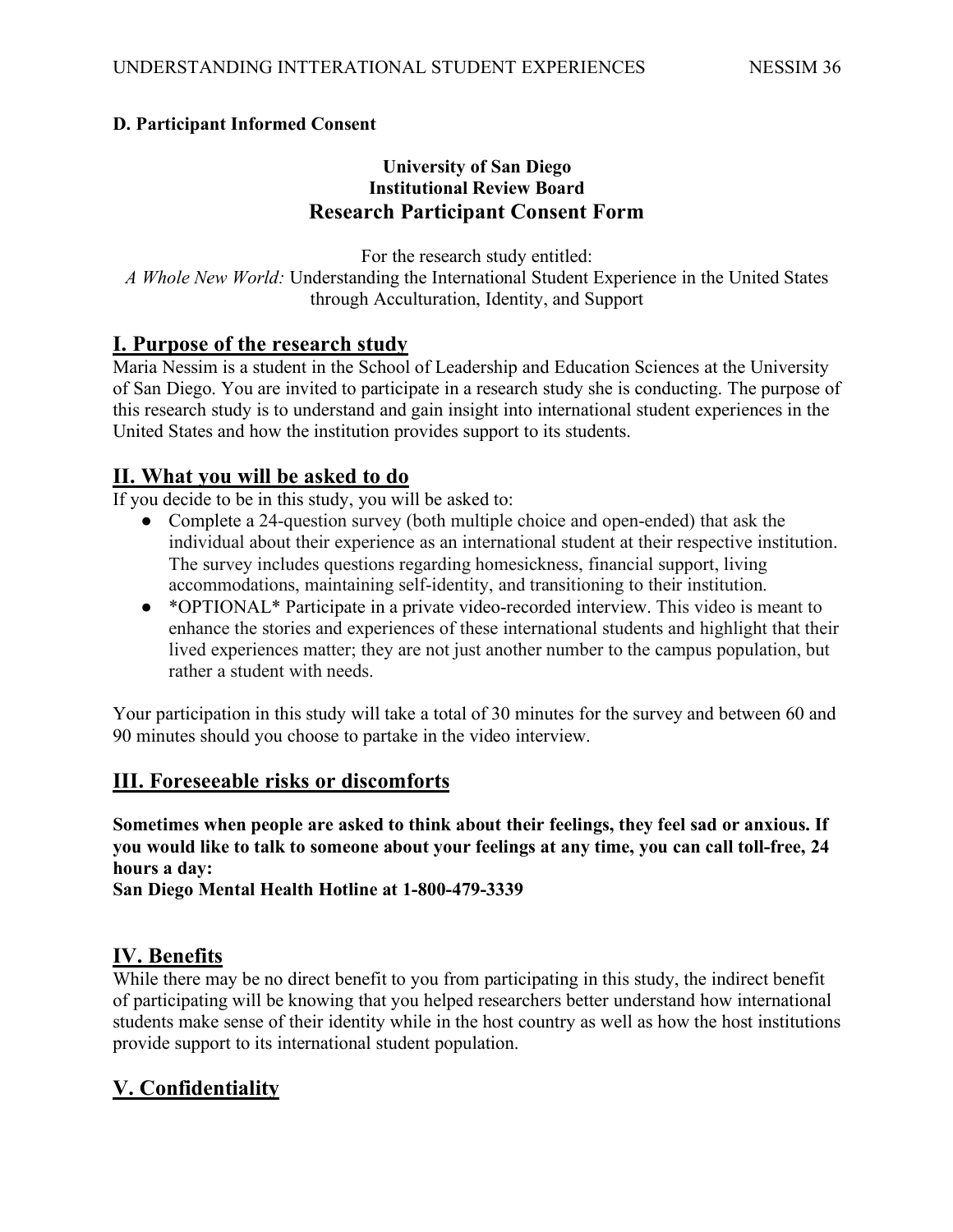Any information provided and/or identifying records will remain confidential and kept in a locked file and/or password-protected computer file in the researcher's office for a minimum of five years. All data collected from you will be coded with a number or pseudonym (fake name). Your real name will not be used. The results of this research project may be made public and information quoted in professional journals and meetings, but information from this study will only be reported as a group, and not individually.

The information or materials you provide will be cleansed of all identifiers (like your name) and **may** be used in future research.

Should you choose to partake in the video portion of this study, please be advised that your real name and any identifiers (such as your face and voice) will be used unless noted beforehand. You will have the option of using a pseudonym (fake name) and/or having your voice and face distorted should you want to participate in the video interview, but remain anonymous.

## **VI. Compensation**

**Participants will be entered to win a \$50 Amazon gift card. The selection process will be randomized and all participants will have an equal chance of winning.**

# **VII. Voluntary Nature of this Research**

Participation in this study is entirely voluntary. You do not have to do this, and you can refuse to answer any question or quit at any time. Deciding not to participate or not answering any of the questions will have no effect on any benefits you're entitled to, like your health care, or your employment or grades. **You can withdraw from this study at any time without penalty.** You will still be eligible to win the \$50 gift card, even if you withdraw from the study.

## **VIII. Contact Information**

**If you have any questions about this research, you may contact either:**

**1) Maria Nessim Email: mnessim@sandiego.edu**

**2) Dr. Kecia Brown Email: keciabrown@sandiego.edu**

**I have read and understand this form, and consent to the research it describes to me. I have received a copy of this consent form for my records.**

 $\_$  , and the state of the state of the state of the state of the state of the state of the state of the state of the state of the state of the state of the state of the state of the state of the state of the state of the

Name (**Printed**)/Signature of Participant Date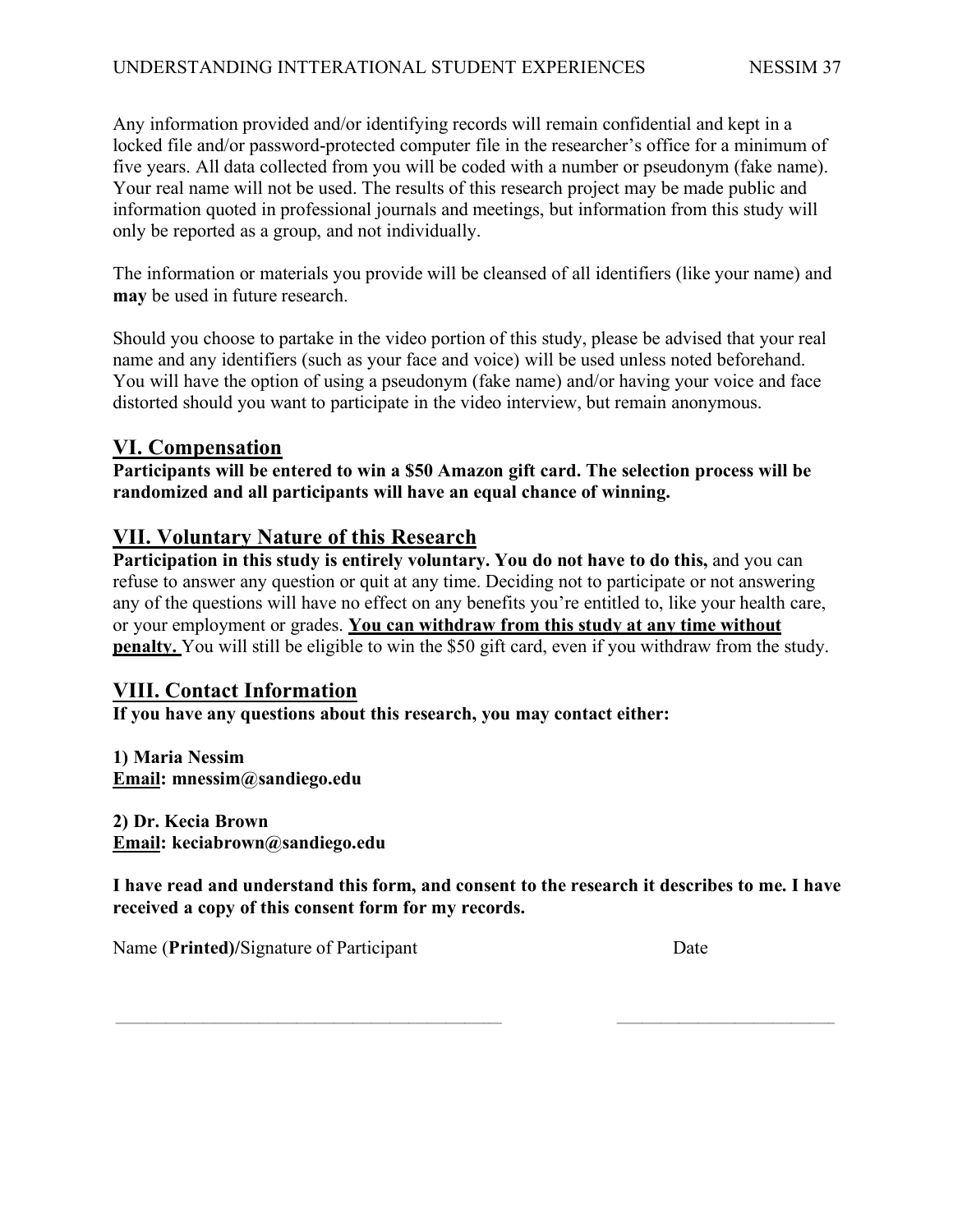#### **E. Participant Rights**

Principal Researcher: Maria Nessim

Research Title: A Whole New World: Understanding the International Student Experience in the United States through Acculturation, Identity, and Support

- I have read and discussed the Research Description with the researcher. I have had the opportunity to ask questions about the purposes and procedures regarding this study.
- My participation in research is voluntary. I may refuse to participate or withdraw from participation at any time without jeopardy to future medical care, employment, student status or other entitlements.
- The researcher may withdraw me from the research at his/her professional discretion.
- If, during the course of the study, significant new information that has been developed becomes available which may relate to my willingness to continue to participate, the investigator will provide this information to me.
- Any information derived from the research project that personally identifies me will not be voluntarily released or disclosed without my separate consent, except as specifically required by law.
- If at any time I have any questions regarding the research or my participation, I can contact the investigator, who will answer my questions. The Researcher's email is mnessim@sandiego.edu.
- If at any time I have comments, or concerns regarding the conduct of the research or questions about my rights as a research subject, I should contact the University of San Diego Institutional Review Board /IRB. The phone number for the IRB is (619) 260-4553
- I should receive a copy of the Research Description and this Participant's Rights document.
- If videotaping is part of this research, I ( ) consent to be videotaped. I ( ) do NOT consent to being videotaped. The written, and videotaped materials will be reviewed only by the principal researcher and members of the research team.
- Written, and videotaped materials ( ) may be used in an educational setting outside the research ( ) may NOT be used in an educational setting outside the research.
- My signature means that I agree to participate in this study.

| Participant's signature: |  |  |
|--------------------------|--|--|
|                          |  |  |

Name: \_\_\_\_\_\_\_\_\_\_\_\_\_\_\_\_\_\_\_\_\_\_\_\_\_\_\_\_\_\_\_\_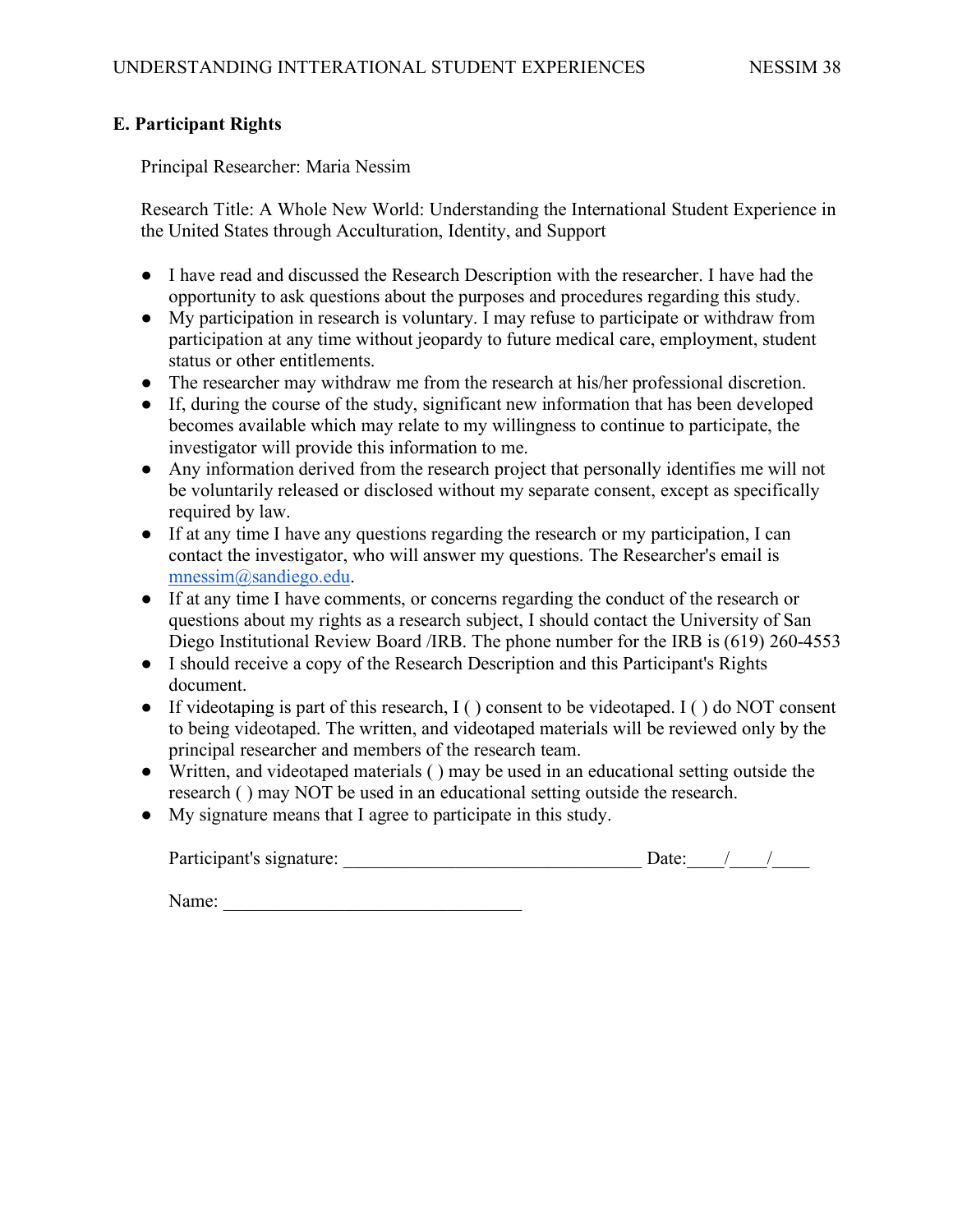#### **F. Release of Information and Consent Form for Video Recording**

Principal Researcher: Maria Nessim

Research Title: A Whole New World: Understanding the International Student Experience in the United States through Acculturation, Identity, and Support

A video recording will be made of you during your participation in the study. We may wish to present some of the video recordings from this study at professional meetings or as demonstrations in classrooms.

• Your face and voice will be used and you potentially could be recognizable by a viewer of the video recording.

In addition to consenting to participate in the research study, you may choose to sign or NOT sign either of the statements below.

1) I hereby give permission for the video recording made for this research study to be also used for professional meetings, such as being shown to professors and researchers at a scientific conference.

Signature of Research Participant Date

2) I hereby give permission for the video recording made for this research study to be also used for educational purposes, such as being shown to students in a classroom or available for viewing by students via a password protected file which cannot be copied or downloaded. Signature of Research Participant

Signature of Research Participant Date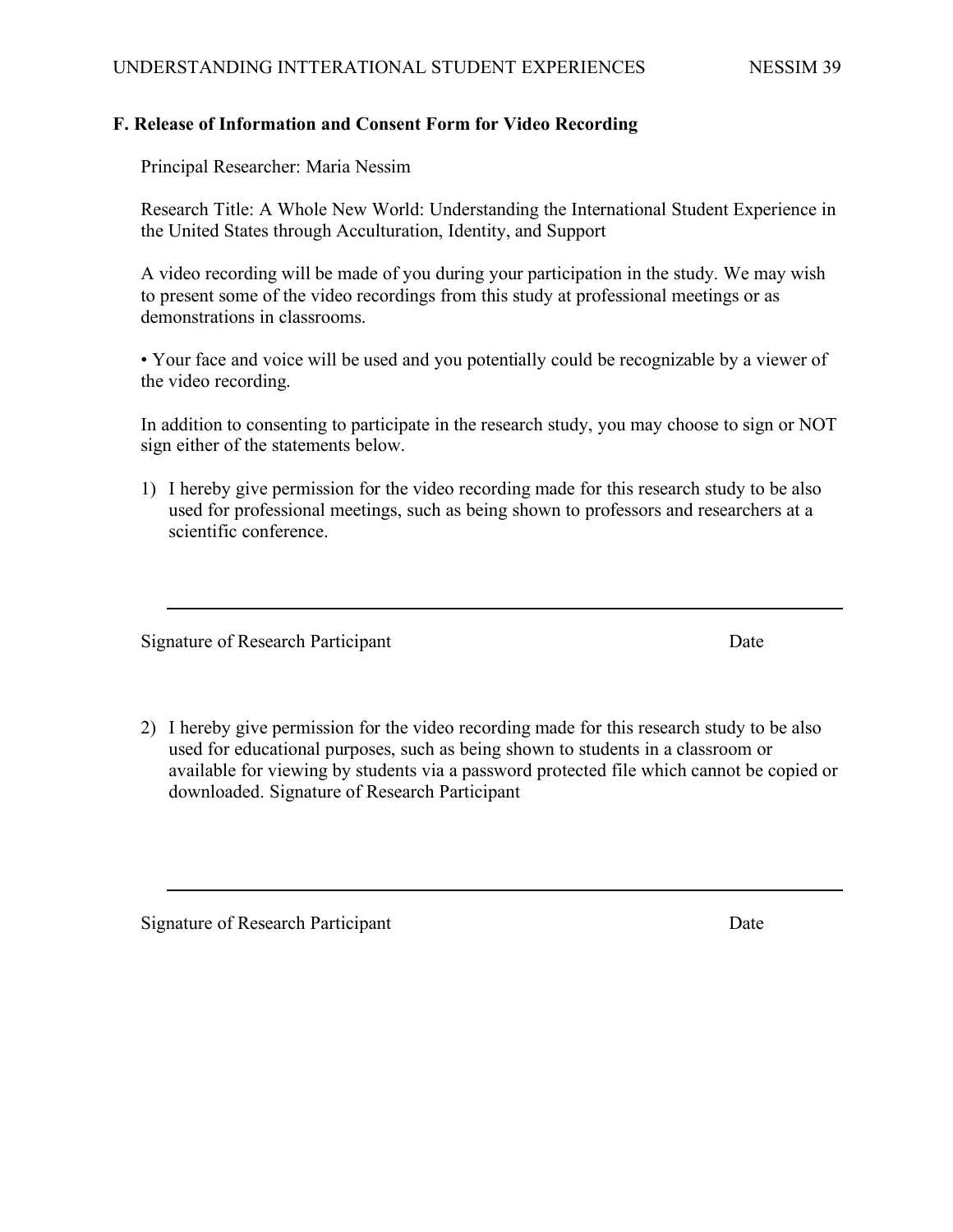# **G. Interview Questions Centered Around Experience and Identity**

- 1. What is your name (or pseudonym), pronouns and nationality?
- 2. What is your major?
- 3. What is your anticipated graduation year?
	- o 2022
	- o 2023
	- o 2024
	- o 2025
	- o 2026 or later
- 4. What interested you in applying to the University of San Diego?
	- o Location
	- o Academics
	- o Student Life and Activities
	- o Involvement Opportunities
	- o Student Diversity
	- o Other
- 5. If you selected "other", please explain
- 6. Have you visited San Diego before attending school here?
	- o Yes
	- o No
- 7. What was the cost (in US dollars) of moving to San Diego?
	- o Less than \$1,000
	- $\circ$  \$1,000-\$3,5000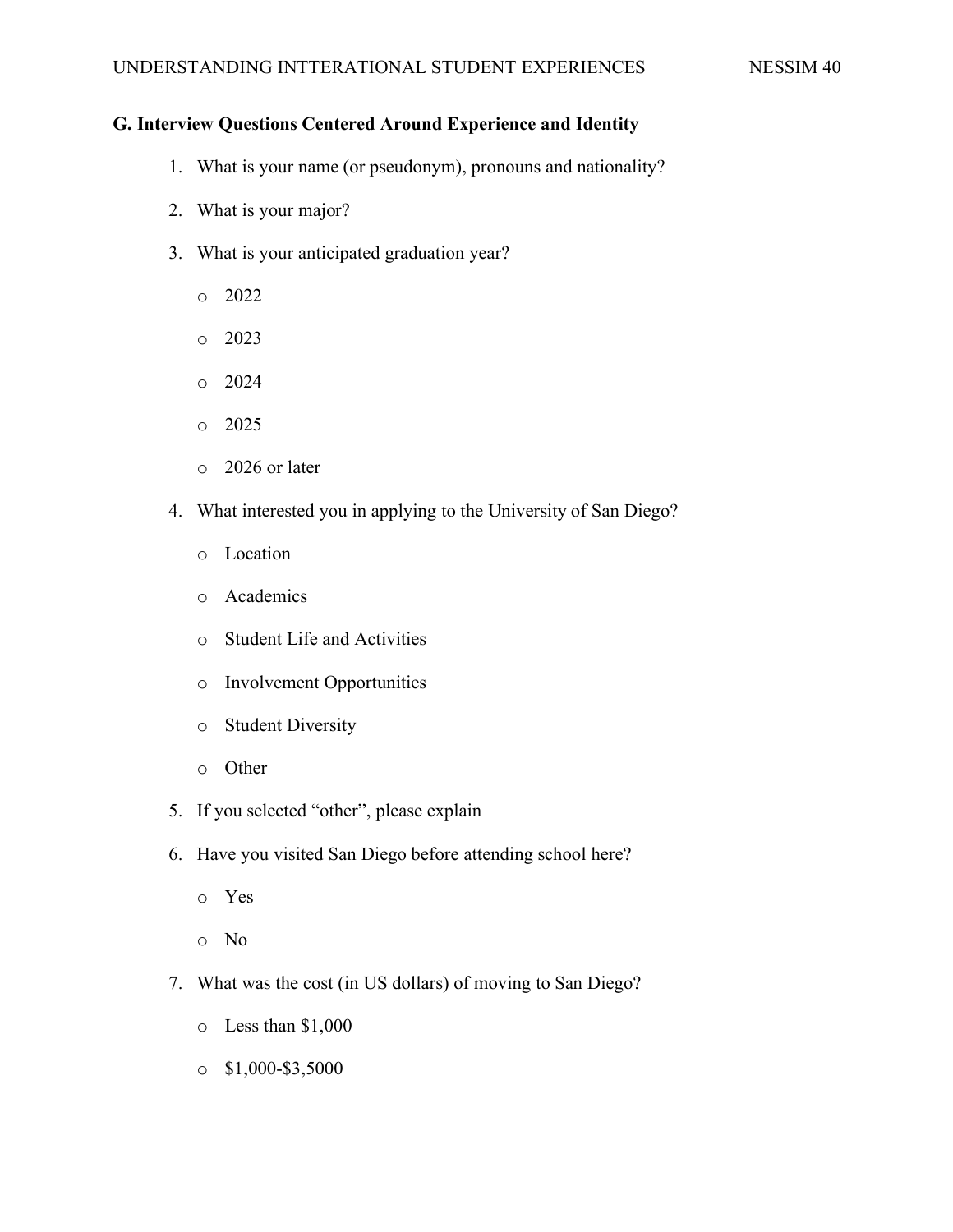- $\circ$  \$3,500-\$5,000
- o More than \$5,000
- 8. Do you live in San Diego alone, or do you have people you live with?
	- o Alone
	- o With a roommate(s)
	- o With a significant other
	- $\circ$  With family member(s)
- 9. What sorts of things did the University of San Diego do to make you feel welcomed
	- or make the transition easier as an international student?
	- o International Student Orientation
	- o Community Events
	- o Other
- 10. Was the Office of International Students and Scholars at the University of San Diego a reliable resource, or did you seek help from another office on campus?
- 11. Are there other students of your nationality on campus/are there opportunities for you to engage with others from your home country?
	- o Yes
	- o No
- 12. If yes, please explain
- 13. How did you maintain your own sense of self-identity while adapting to the cultures of the United States and San Diego?
- 14. Are there organizations or clubs at the University of San Diego that pertained to your particular nationality? If so, please list them.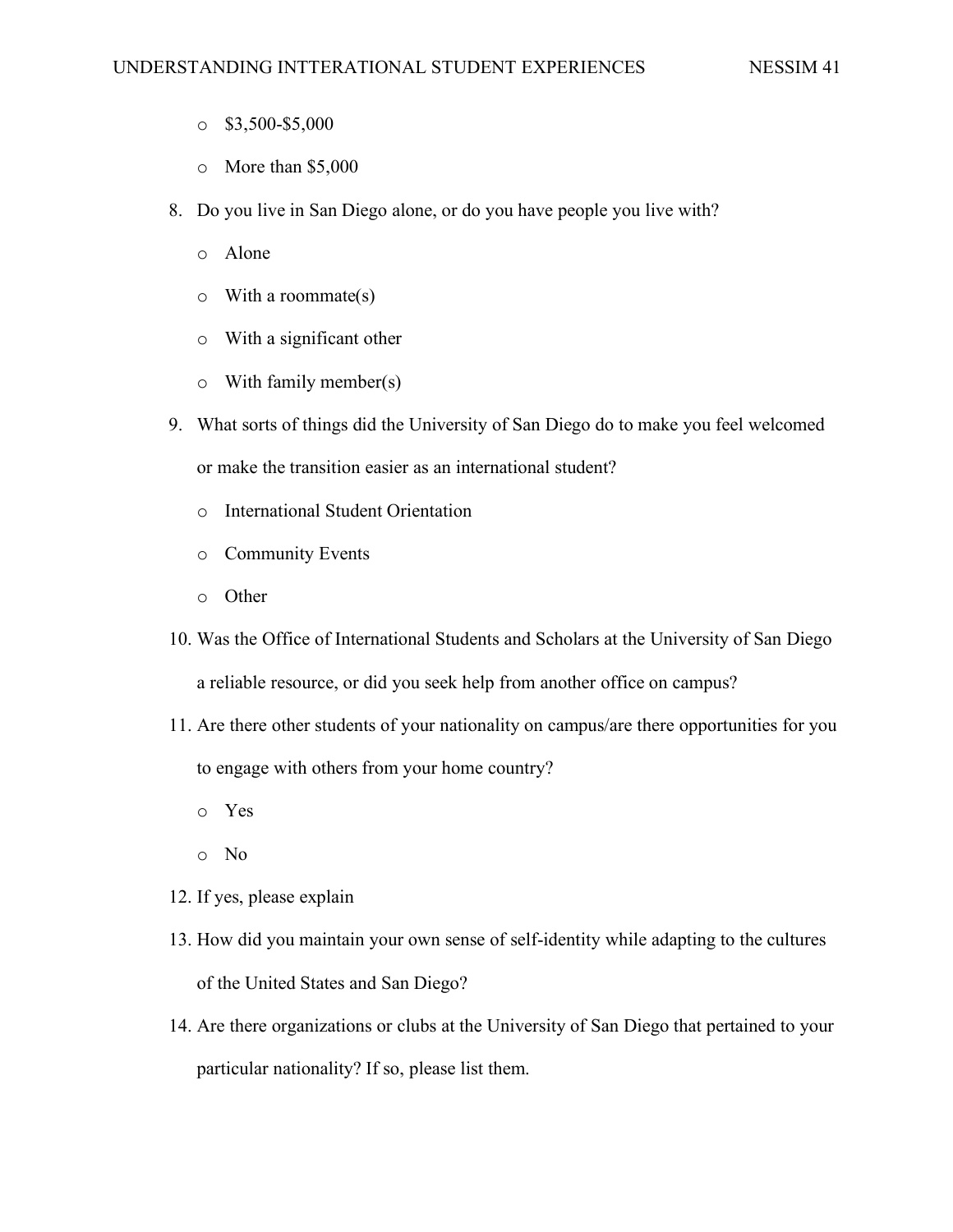- 15. How do you manage, if at all, with homesickness?
- 16. What challenges did you experience as part of attending school in a different country?
	- o Language barrier
	- o Culture shock
	- o Finances
	- o Loneliness
	- o Academic struggles
	- o Basic need resources
	- o Community support
	- o Homesickness
	- o Finding living arrangements
- 17. Were there any scholarships or financial aid you were able to apply for prior to attending? If so, what were they?
- 18. Discuss any other feelings about your identity and navigating through a new culture (culture shock, identity either being celebrated or diminished, was it easy to find others that identified similarly to you, loss of identity, etc.)
- 19. What challenges did you encounter in the classroom? What types of support did you receive in response to those challenges?
	- o Language barriers
	- o Lack of involvement
	- o Lack of peer support
	- o Lack of support from professors
	- o Other